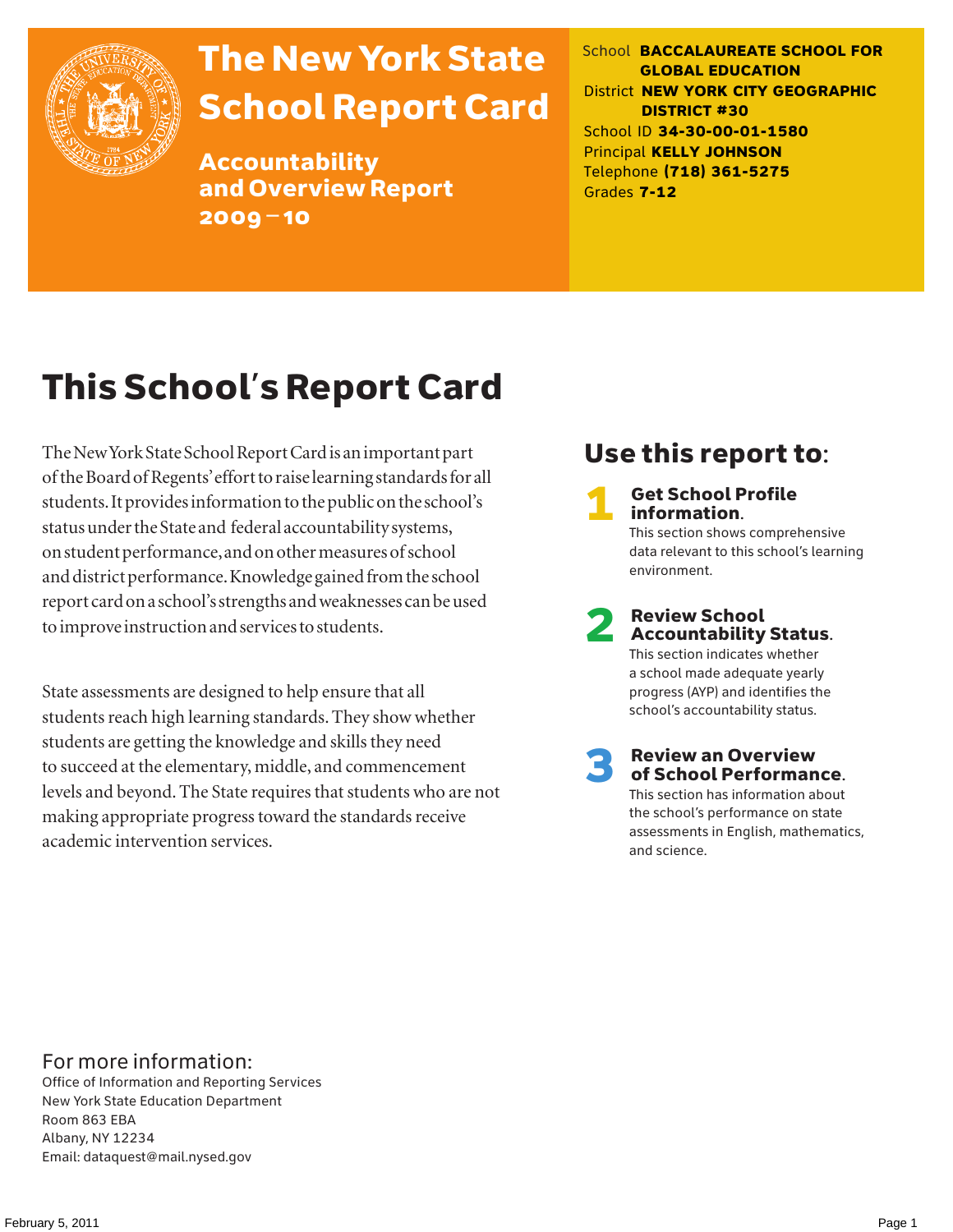### School Profile

This section shows comprehensive data relevant to this school's learning environment, including information about enrollment, average class size, and teacher qualifications.

### Enrollment

|                            | $2007 - 08$ | 2008-09 | 2009-10 |
|----------------------------|-------------|---------|---------|
| Pre-K                      | 0           | 0       | 0       |
| Kindergarten               | 0           | 0       | 0       |
| Grade 1                    | 0           | 0       | 0       |
| Grade 2                    | 0           | 0       | 0       |
| Grade 3                    | 0           | 0       | 0       |
| Grade 4                    | 0           | 0       | 0       |
| Grade 5                    | 0           | 0       | 0       |
| Grade 6                    | 0           | 0       | 0       |
| <b>Ungraded Elementary</b> | 0           | 0       | 0       |
| Grade 7                    | 71          | 74      | 77      |
| Grade 8                    | 75          | 67      | 73      |
| Grade 9                    | 80          | 74      | 69      |
| Grade 10                   | 80          | 76      | 66      |
| Grade 11                   | 68          | 72      | 68      |
| Grade 12                   | 56          | 65      | 71      |
| <b>Ungraded Secondary</b>  | 0           | 0       | 0       |
| Total K-12                 | 430         | 428     | 424     |

### Enrollment Information

*Enrollment* counts are as of Basic Educational Data System (BEDS) day, which is typically the first Wednesday of October of the school year. Students who attend BOCES programs on a part-time basis are included in a school's enrollment. Students who attend BOCES on a full-time basis or who are placed full time by the district in an out-of-district placement are not included in a school's enrollment. Students classified by schools as "pre-first" are included in first grade counts.

### Average Class Size

|                      | $2007 - 08$ | $2008 - 09$ | $2009 - 10$ |
|----------------------|-------------|-------------|-------------|
| <b>Common Branch</b> |             |             |             |
| Grade 8              |             |             |             |
| English              | 22          | 25          | 25          |
| <b>Mathematics</b>   | 23          | 22          | 22          |
| Science              | 24          | 21          | 21          |
| Social Studies       | 24          | 22          | 22          |
| Grade 10             |             |             |             |
| English              | 23          | 25          | 25          |
| <b>Mathematics</b>   | 22          | 23          | 23          |
| Science              | 24          | 25          | 25          |
| Social Studies       | 23          | 25          | 25          |

### Average Class Size Information

*Average Class Size* is the total registration in specified classes divided by the number of those classes with registration. *Common Branch* refers to self-contained classes in Grades 1–6.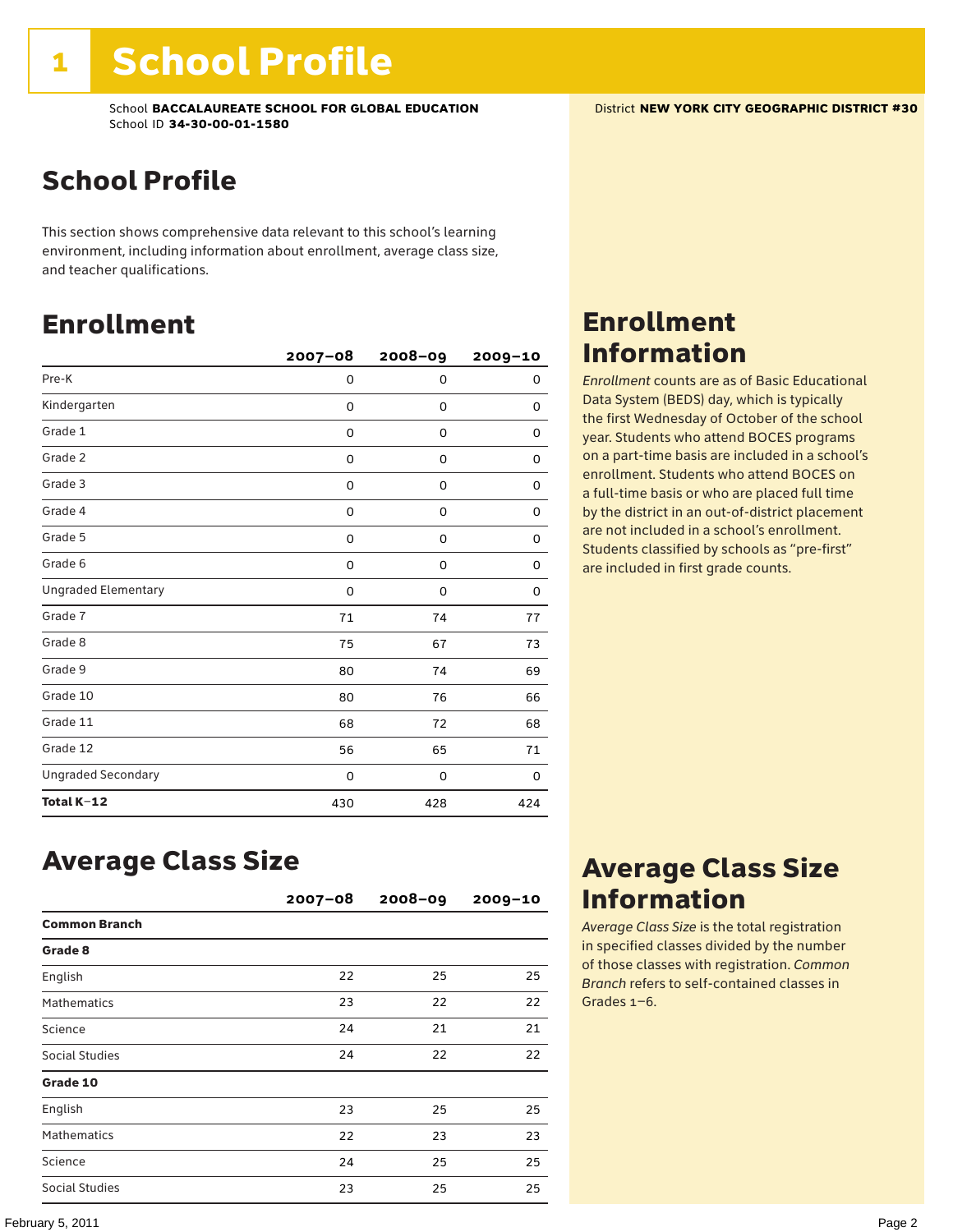### Demographic Factors

|                                                    | $2007 - 08$ |      |     | $2008 - 09$ |     | $2009 - 10$ |
|----------------------------------------------------|-------------|------|-----|-------------|-----|-------------|
|                                                    | #           | %    | #   | %           | #   | %           |
| Eligible for Free Lunch                            | 138         | 32%  | 228 | 53%         | 226 | 53%         |
| Reduced-Price Lunch                                | 63          | 15%  | 84  | 20%         | 83  | 20%         |
| Student Stability*                                 |             | 100% |     | 100%        |     | 100%        |
| Limited English Proficient                         | 4           | 1%   | 4   | 1%          | 2   | 0%          |
| <b>Racial/Ethnic Origin</b>                        |             |      |     |             |     |             |
| American Indian or Alaska Native                   | 0           | 0%   | 0   | 0%          | 1   | 0%          |
| <b>Black or African American</b>                   | 63          | 15%  | 36  | 8%          | 23  | 5%          |
| Hispanic or Latino                                 | 127         | 30%  | 128 | 30%         | 120 | 28%         |
| Asian or Native<br>Hawaiian/Other Pacific Islander | 76          | 18%  | 100 | 23%         | 102 | 24%         |
| White                                              | 164         | 38%  | 164 | 38%         | 178 | 42%         |
| Multiracial                                        | 0           | 0%   | 0   | 0%          | 0   | 0%          |

 \* Available only at the school level.

### Attendance and Suspensions

|                            |   | $2006 - 07$   |   | $2007 - 08$ |   | $2008 - 09$   |  |
|----------------------------|---|---------------|---|-------------|---|---------------|--|
|                            | # | $\frac{0}{0}$ | # | %           | # | $\frac{0}{6}$ |  |
| Annual Attendance Rate     |   | 95%           |   | 96%         |   | 95%           |  |
| <b>Student Suspensions</b> |   | 0%            |   | በ%          |   | 2%            |  |

### Demographic Factors Information

*Eligible for Free Lunch* and *Reduced*-*Price Lunch* percentages are determined by dividing the number of approved lunch applicants by the Basic Educational Data System (BEDS) enrollment in full-day Kindergarten through Grade 12. *Eligible for Free Lunch* and *Limited English Proficient* counts are used to determine *Similar Schools* groupings within a *Need*/*Resource Capacity* category. *Student Stability* is the percentage of students in the highest grade in a school who were also enrolled in that school at any time during the previous school year. (For example, if School A, which serves Grades 6–8, has 100 students enrolled in Grade 8 this year, and 92 of those 100 students were also enrolled in School A last year, the stability rate for the school is 92 percent.)

### Attendance and Suspensions Information

*Annual Attendance Rate* is determined by dividing the school's total actual attendance by the total possible attendance for a school year. A school's actual attendance is the sum of the number of students in attendance on each day the school was open during the school year. Possible attendance is the sum of the number of enrolled students who should have been in attendance on each day the school was open during the school year. *Student Suspension* rate is determined by dividing the number of students who were suspended from school (not including in-school suspensions) for one full day or longer anytime during the school year by the Basic Educational Data System (BEDS) day enrollments for that school year. A student is counted only once, regardless of whether the student was suspended one or more times during the school year.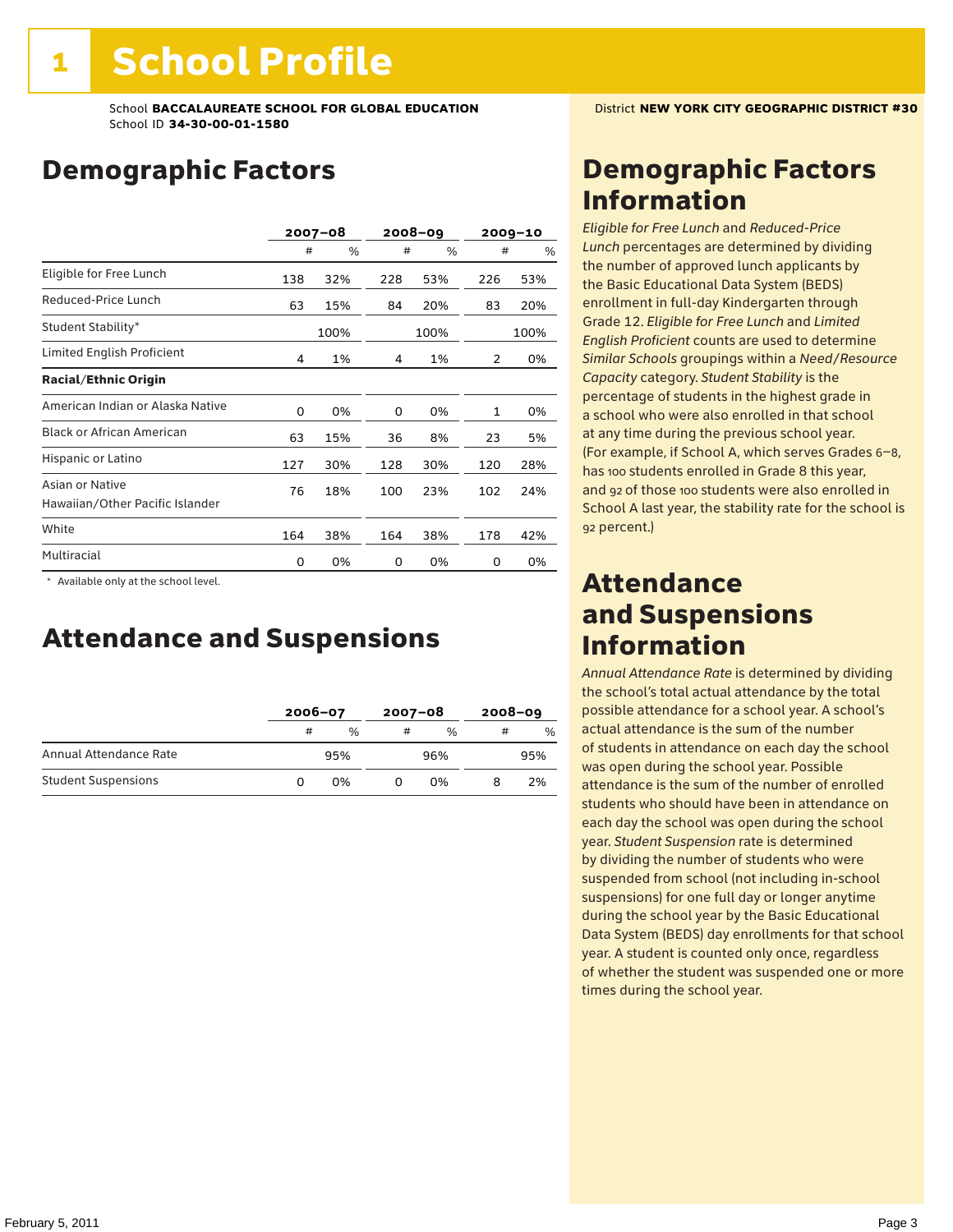### Teacher Qualifications

|                                                                                | $2007 - 08$ | 2008-09 | $2009 - 10$ |
|--------------------------------------------------------------------------------|-------------|---------|-------------|
| <b>Total Number of Teachers</b>                                                | 34          | 34      | 32          |
| Percent with No Valid<br><b>Teaching Certificate</b>                           | 0%          | 0%      | 0%          |
| Percent Teaching Out<br>of Certification                                       | 12%         | 6%      | 3%          |
| Percent with Fewer Than<br>Three Years of Experience                           | 12%         | 9%      | 0%          |
| Percentage with Master's Degree<br>Plus 30 Hours or Doctorate                  | 38%         | 44%     | 56%         |
| <b>Total Number of Core Classes</b>                                            | 109         | 112     | 118         |
| Percent Not Taught by Highly<br><b>Oualified Teachers in This School</b>       | 13%         | 5%      | 3%          |
| Percent Not Taught by Highly<br><b>Oualified Teachers in This District</b>     | 9%          | 5%      | 5%          |
| Percent Not Taught by Highly<br>Qualified in High-Poverty Schools<br>Statewide | 10%         | 8%      | 6%          |
| Percent Not Taught by Highly<br>Qualified in Low-Poverty Schools<br>Statewide  | 1%          | 1%      | 1%          |
| <b>Total Number of Classes</b>                                                 | 157         | 164     | 164         |
| Percent Taught by Teachers Without<br>Appropriate Certification                | 13%         | 6%      | 4%          |

### Teacher Turnover Rate

|                                                                       | $2006 - 07$ | 2007-08 | $2008 - 09$ |
|-----------------------------------------------------------------------|-------------|---------|-------------|
| Turnover Rate of Teachers with Fewer<br>than Five Years of Experience | 13%         | በ%      | 10%         |
| Turnover Rate of All Teachers                                         | 20%         | 3%      | 12%         |

### Staff Counts

| $2007 - 08$ | $2008 - 09$ | $2009 - 10$ |
|-------------|-------------|-------------|
| 0           |             |             |
| N/A         | N/A         | N/A         |
| 0           |             |             |
| ŋ           |             |             |
|             |             |             |

\* Not available at the school level.

### Teacher Qualifications Information

The *Percent Teaching Out of Certification* is the percent doing so more than on an incidental basis; that is, the percent teaching for more than five periods per week outside certification.

*Core Classes* are primarily K-6 common branch, English, mathematics, science, social studies, art, music, and foreign languages. To be *Highly Qualified*, a teacher must have at least a Bachelor's degree, be certified to teach in the subject area, and show subject matter competency. A teacher who taught one class outside of the certification area(s) is counted as Highly Qualified provided that 1) the teacher had been determined by the school or district through the HOUSSE process or other state-accepted methods to have demonstrated acceptable subject knowledge and teaching skills and 2) the class in question was not the sole assignment reported. Credit for incidental teaching does not extend beyond a single assignment. Independent of Highly Qualified Teacher status, any assignment for which a teacher did not hold a valid certificate still registers as teaching out of certification. High-poverty and low-poverty schools are those schools in the upper and lower quartiles, respectively, for percentage of students eligible for a free or reduced-price lunch.

### Teacher Turnover Rate Information

*Teacher Turnover Rate* for a specified school year is the number of teachers in that school year who were not teaching in the following school year divided by the number of teachers in the specified school year, expressed as a percentage.

### Staff Counts Information

*Other Professionals* includes administrators, guidance counselors, school nurses, psychologists, and other professionals who devote more than half of their time to non-teaching duties. Teachers who are shared between buildings within a district are reported on the district report only.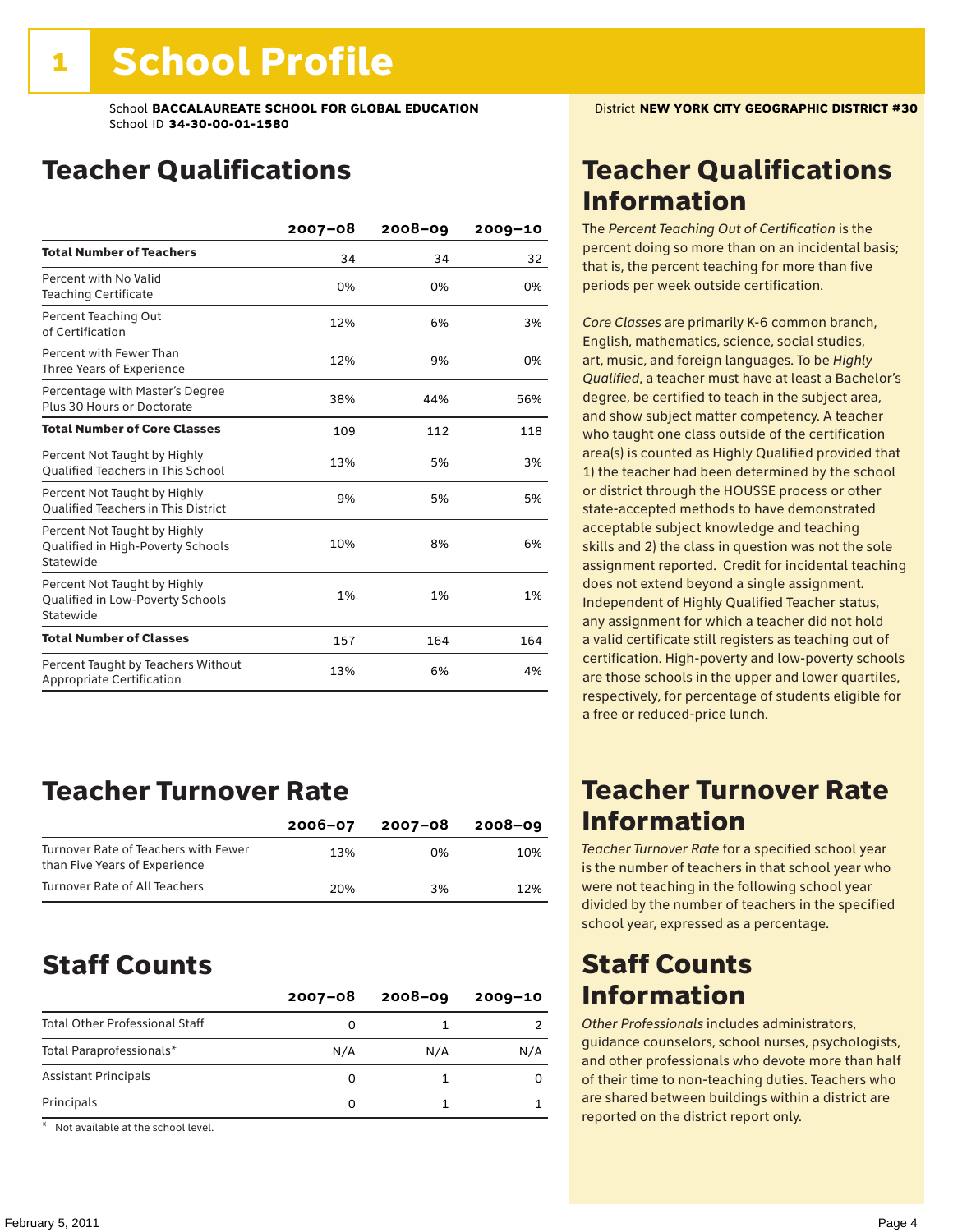english language arts

MATHEMATICS THIRD INDICATOR

### Understanding How Accountability Works in New York State

The federal No Child Left Behind (NCLB) Act requires that states develop and report on measures of student proficiency in 1) English language arts (ELA), in 2) mathematics, and on 3) a third indicator. In New York State in 2009–10, the third indicator is science at the elementary/middle level and graduation rate at the secondary level. Schools or districts that meet predefined goals on these measures are making Adequate Yearly Progress (AYP).



### 1 English Language Arts (ELA)

To make AYP in ELA, every accountability group must make AYP. For a group to make AYP, it must meet the participation *and* the performance criteria.

#### A Participation Criterion

At the elementary/middle level, 95 percent of Grades 3–8 students enrolled during the test administration period in each group with 40 or more students must be tested on the New York State Testing Program (NYSTP) in ELA or, if appropriate, the New York State English as a Second Language Achievement Test (NYSESLAT), or the New York State Alternate Assessment (NYSAA) in ELA. At the secondary level, 95 percent of seniors in 2009–10 in each accountability group with 40 or more students must have taken an English examination that meets the students' graduation requirement.

#### B Performance Criterion

At the elementary/middle level, the Performance Index (PI) of each group with 30 or more continuously enrolled tested students must equal or exceed its Effective Annual Measurable Objective (AMO) or the group must make Safe Harbor. (NYSESLAT is used only for participation.) At the secondary level, the PI of each group in the 2006 cohort with 30 or more members must equal or exceed its Effective AMO or the group must make Safe Harbor. To make Safe Harbor, the PI of the group must equal or exceed its Safe Harbor Target and the group must qualify for Safe Harbor using the third indicator, science or graduation rate.

#### 2 Mathematics

The same criteria for making AYP in ELA apply to mathematics. At the elementary/middle level, the measures used to determine AYP are the NYSTP and the NYSAA in mathematics. At the secondary level, the measures are mathematics examinations that meet the students' graduation requirement.

#### 3 Third Indicator

In addition to English language arts and mathematics, the school must also make AYP in a third area of achievement. This means meeting the criteria in science at the elementary/middle level and the criteria in graduation rate at the secondary level.

Elementary/Middle-Level Science: To make AYP, the All Students group must meet the participation criterion *and* the performance criterion.

#### A Participation Criterion

Eighty percent of students in Grades 4 and/or 8 enrolled during the test administration period in the All Students group, if it has 40 or more students, must be tested on an accountability measure. In Grade 4, the measures are the Grade 4 elementary-level science test and the Grade 4 NYSAA in science. In Grade 8 science, the measures are the Grade 8 middle-level science test, Regents science examinations, and the Grade 8 NYSAA in science.

#### B Performance Criterion

The PI of the All Students group, if it has 30 or more students, must equal or exceed the State Science Standard (100) or the Science Progress Target.

Qualifying for Safe Harbor in Elementary/Middle-Level ELA and Math: To qualify, the group must meet both the participation criterion and the performance criterion in science.

Secondary-Level Graduation Rate: For a school to make AYP in graduation rate, the percent of students in the 2005 graduation-rate total cohort in the All Students group earning a local or Regents diploma by August 31, 2009 must equal or exceed the Graduation-Rate Standard (80%) or the Graduation-Rate Progress Target.

Qualifying for Safe Harbor in Secondary-Level ELA and Math: To qualify, the percent of the 2005 graduation-rate total cohort earning a local or Regents diploma by August 31, 2009 must equal or exceed the Graduation-Rate Standard (80%) or the Graduation-Rate Progress Target for that group.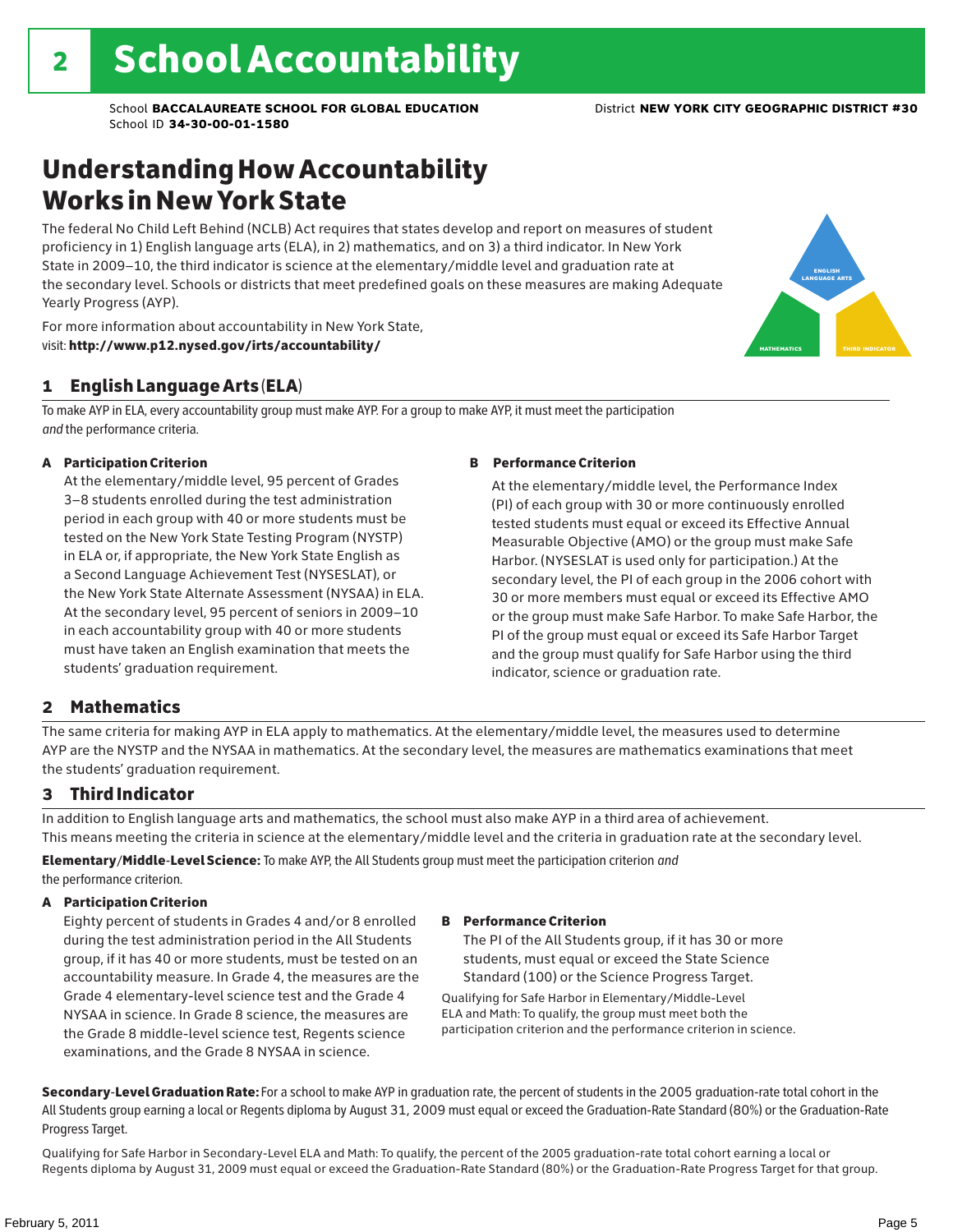### Useful Terms for Understanding Accountability

#### 12th Graders

The count of 12th graders enrolled during the 2009–10 school year used to determine the Percentage Tested for the Participation part of the AYP determination for secondarylevel ELA and mathematics. These are the first numbers in the parentheses after the subgroup label on the secondary-level ELA and mathematics pages.

#### 2006 Cohort

The count of students in the 2006 accountability cohort used to determine the Performance Index for the Test Performance part of the AYP determination for secondary-level ELA and mathematics. These are the second numbers in the parentheses after the subgroup label on the secondary-level ELA and mathematics pages.

#### Accountability Cohort for English and Mathematics

The accountability cohort is used to determine if a school or district met the performance criterion in secondary-level ELA and mathematics. The 2006 school accountability cohort consists of all students who first entered Grade 9 anywhere in the 2006–07 school year, and all ungraded students with disabilities who reached their seventeenth birthday in the 2006–07 school year, who were enrolled on October 7, 2009 and did not transfer to a diploma granting program. Students who earned a high school equivalency diploma or were enrolled in an approved high school equivalency preparation program on June 30, 2010, are not included in the 2006 school accountability cohort. The 2006 district accountability cohort consists of all students in each school accountability cohort plus students who transferred within the district after BEDS day plus students who were placed outside the district by the Committee on Special Education or district administrators and who met the other requirements for cohort membership. Cohort is defined in Section 100.2 (p) (16) of the Commissioner's Regulations.

#### Adequate Yearly Progress (AYP)

Adequate Yearly Progress (AYP) indicates satisfactory progress by a district or a school toward the goal of proficiency for all students.

#### Annual Measurable Objective (AMO)

The Annual Measurable Objective (AMO) is the Performance Index value that signifies that an accountability group is making satisfactory progress toward the goal that 100 percent of students will be proficient in the State's learning standards for English language arts and mathematics by 2013–14. The AMOs for each grade level will be increased as specified in CR100.2(p) (14) and will reach 200 in 2013–14. (See Effective AMO for further information.)

#### Continuous Enrollment

The count of continuously enrolled tested students used to determine the Performance Index for the Test Performance part of the AYP determination for elementary/middle-level ELA, mathematics, and science. These are the second numbers in the parentheses after the subgroup label on the elementary/ middle-level ELA, mathematics, and science pages.

#### Continuously Enrolled Students

At the elementary/middle level, continuously enrolled students are those enrolled in the school or district on BEDS day (usually the first Wednesday in October) of the school year until the test administration period. At the secondary level, all students who meet the criteria for inclusion in the accountability cohort are considered to be continuously enrolled.

#### Effective Annual Measurable Objective (Effective AMO)

The Effective Annual Measurable Objective is the Performance Index (PI) value that each accountability group within a school or district is expected to achieve to make AYP. The Effective AMO is the lowest PI that an accountability group of a given size can achieve in a subject for the group's PI not to be considered significantly different from the AMO for that subject. If an accountability group's PI equals or exceeds the Effective AMO, it is considered to have made AYP. A more complete definition of Effective AMO and a table showing the PI values that each group size must equal or exceed to make AYP are available at www.p12.nysed.gov/irts.

#### Graduation Rate

The Graduation Rate on the Graduation Rate page is the percentage of the 2005 cohort that earned a local or Regents diploma by August 31, 2009.

#### Graduation-Rate Total Cohort

The Graduation-Rate Total Cohort, shown on the Graduation Rate page, is used to determine if a school or district made AYP in graduation rate. For the 2009–10 school year, this cohort is the 2005 graduation-rate total cohort. The 2005 total cohort consists of all students who first entered Grade 9 anywhere in the 2005–06 school year, and all ungraded students with disabilities who reached their seventeenth birthday in the 2005–06 school year, and who were enrolled in the school/ district for five months or longer or who were enrolled in the school/district for less than five months but were previously enrolled in the same school/district for five months or longer between the date they first entered Grade 9 and the date they last ended enrollment. A more detailed definition of graduation-rate cohort can be found in the SIRS Manual at

#### http://www.p12.nysed.gov/irts/sirs/.

For districts and schools with fewer than 30 graduation-rate total cohort members in the All Students group in 2009–10, data for 2008–09 and 2009–10 for accountability groups were combined to determine counts and graduation rates. Groups with fewer than 30 students in the graduation-rate total cohort are not required to meet the graduation-rate criterion.

#### Limited English Proficient

For all accountability measures, if the count of LEP students is equal to or greater than 30, former LEP students are also included in the performance calculations.

#### Non-Accountability Groups

Female, Male, and Migrant groups are not part of the AYP determination for any measure.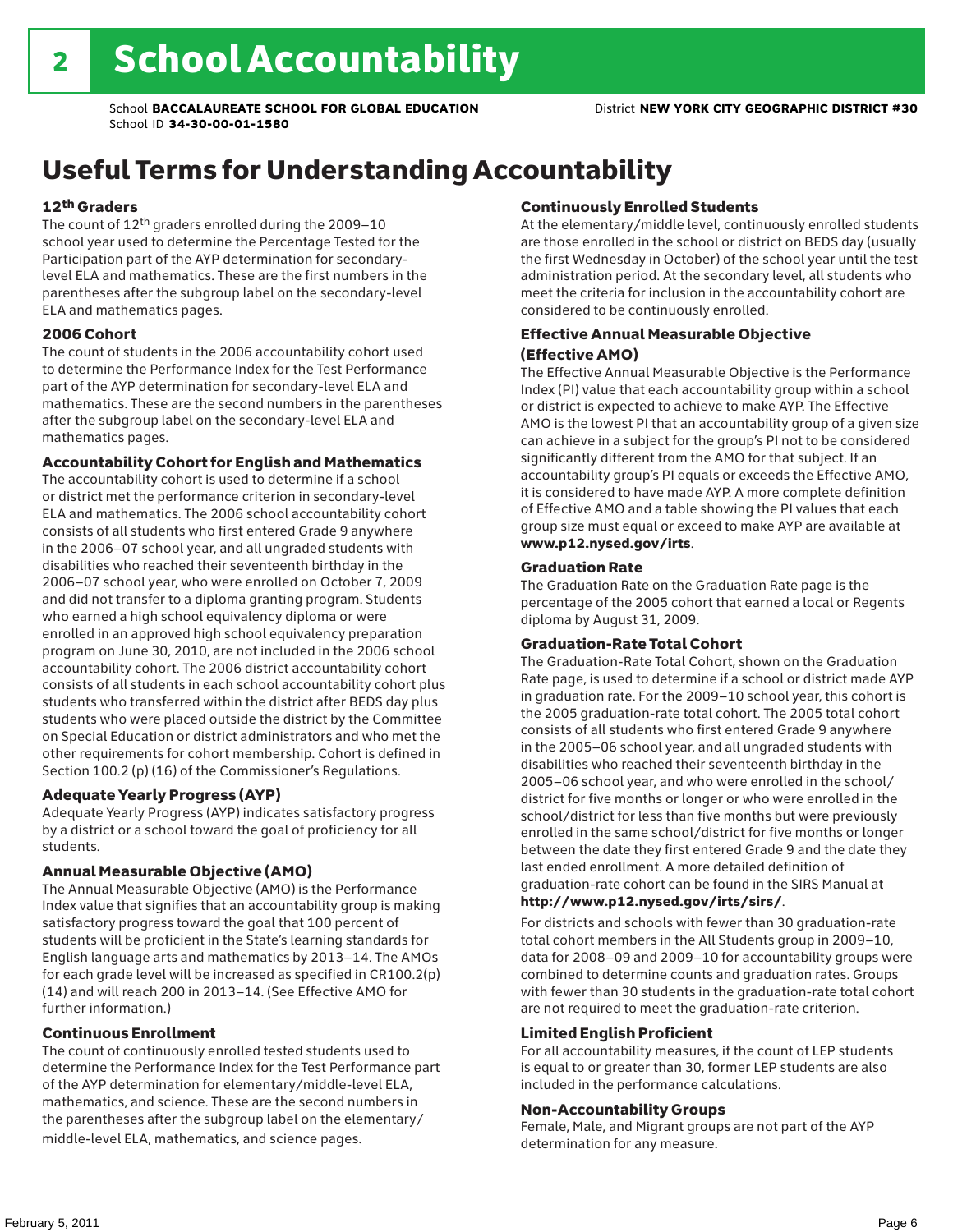## Useful Terms for Understanding Accountability (continued)

#### Participation

Accountability groups with fewer than 40 students enrolled during the test administration period (for elementary/middlelevel ELA, math, and science) or fewer than 40 12th graders (for secondary-level ELA and mathematics) are not required to meet the participation criterion. If the Percentage Tested for an accountability group fell below 95 percent for ELA and math or 80 percent for science in 2009–10, the participation enrollment ("Total" or "12th Graders") shown in the tables is the sum of 2008–09 and 2009–10 participation enrollments and the "Percentage Tested" shown is the weighted average of the participation rates over those two years.

#### Performance Index (PI)

A Performance Index is a value from 0 to 200 that is assigned to an accountability group, indicating how that group performed on a required State test (or approved alternative) in English language arts, mathematics, or science. Student scores on the tests are converted to four performance levels, from Level 1 to Level 4. (See performance level definitions on the Overview summary page.) At the elementary/middle level, the PI is calculated using the following equation:

100 × [(Count of Continuously Enrolled Tested Students Performing at Levels 2, 3, and  $4 +$  the Count at Levels 3 and  $4) \div$ Count of All Continuously Enrolled Tested Students]

At the secondary level, the PI is calculated using the following equation:

100 × [(Count of Cohort Members Performing at Levels 2, 3, and 4 + the Count at Levels 3 and 4) ÷ Count of All Cohort Members]

A list of tests used to measure student performance for accountability is available at www.p12.nysed.gov/irts.

#### Progress Targets

For accountability groups below the State Standard in science or graduation rate, the Progress Target is an alternate method for making AYP or qualifying for Safe Harbor in English language arts and mathematics based on improvement over the previous year's performance.

*Science:* The current year's Science Progress Target is calculated by adding one point to the previous year's Performance Index (PI). Example: The 2009–10 Science Progress Target is calculated by adding one point to the 2008–09 PI.

*Graduation Rate*: The Graduation-rate Progress Target is calculated by determining a 20% gap reduction between the rate of the previous year's graduation-rate cohort and the state standard. Example: The 2009–10 Graduation-Rate Progress Target = [(80 – percentage of the 2004 cohort earning a local or Regents diploma by August 31, 2008)  $\times$  0.20] + percentage of the 2004 cohort earning a local or Regents diploma by August 31, 2008.

Progress Targets are provided for groups whose PI (for science) or graduation rate (for graduation rate) is below the State Standard.

#### Safe Harbor Targets

Safe Harbor provides an alternate means to demonstrate AYP for accountability groups that do not achieve their EAMOs in English or mathematics. The 2009–10 safe harbor targets are calculated using the following equation: 2008–09 PI + (200 – the 2008–09 PI) × 0.10

Safe Harbor Targets are provided for groups whose PI is less than the EAMO.

#### Safe Harbor Qualification (‡)

On the science page, if the group met both the participation and the performance criteria for science, the Safe Harbor Qualification column will show "Qualified." If the group did not meet one or more criteria, the column will show "Did not qualify." A "‡" symbol after the 2009–10 Safe Harbor Target on the elementary/middle- or secondary-level ELA or mathematics page indicates that the student group did not make AYP in science (elementary/middle level) or graduation rate (secondary level) and; therefore, the group did not qualify for Safe Harbor in ELA or mathematics.

#### State Standard

The criterion value that represents minimally satisfactory performance (for science) or a minimally satisfactory percentage of cohort members earning a local or Regents diploma (for graduation rate). In 2009–10, the State Science Standard is a Performance Index of 100; the State Graduation-Rate Standard is 80%. The Commissioner may raise the State Standard at his discretion in future years.

#### Students with Disabilities

For all measures, if the count of students with disabilities is equal to or greater than 30, former students with disabilities are also included in the performance calculations.

#### Test Performance

For districts and schools with fewer than 30 continuously enrolled tested students (for elementary/middle-level ELA, math, and science) or fewer than 30 students in the 2006 cohort (for secondary-level ELA and mathematics) in the All Students group in 2009–10, data for 2008–09 and 2009–10 for accountability groups were combined to determine counts and Performance Indices. For districts and schools with 30 or more continuously enrolled students/2006 cohort members in the All Students group in 2009–10, student groups with fewer than 30 members are not required to meet the performance criterion. This is indicated by a "—" in the Test Performance column in the table.

#### Total

The count of students enrolled during the test administration period used to determine the Percentage Tested for the Participation part of the AYP determination for elementary/ middle-level ELA, mathematics, and science. These are the first numbers in the parentheses after the subgroup label on the elementary/middle-level ELA, mathematics, and science pages. For accountability calculations, students who were excused from testing for medical reasons in accordance with federal NCLB guidance are not included in the count.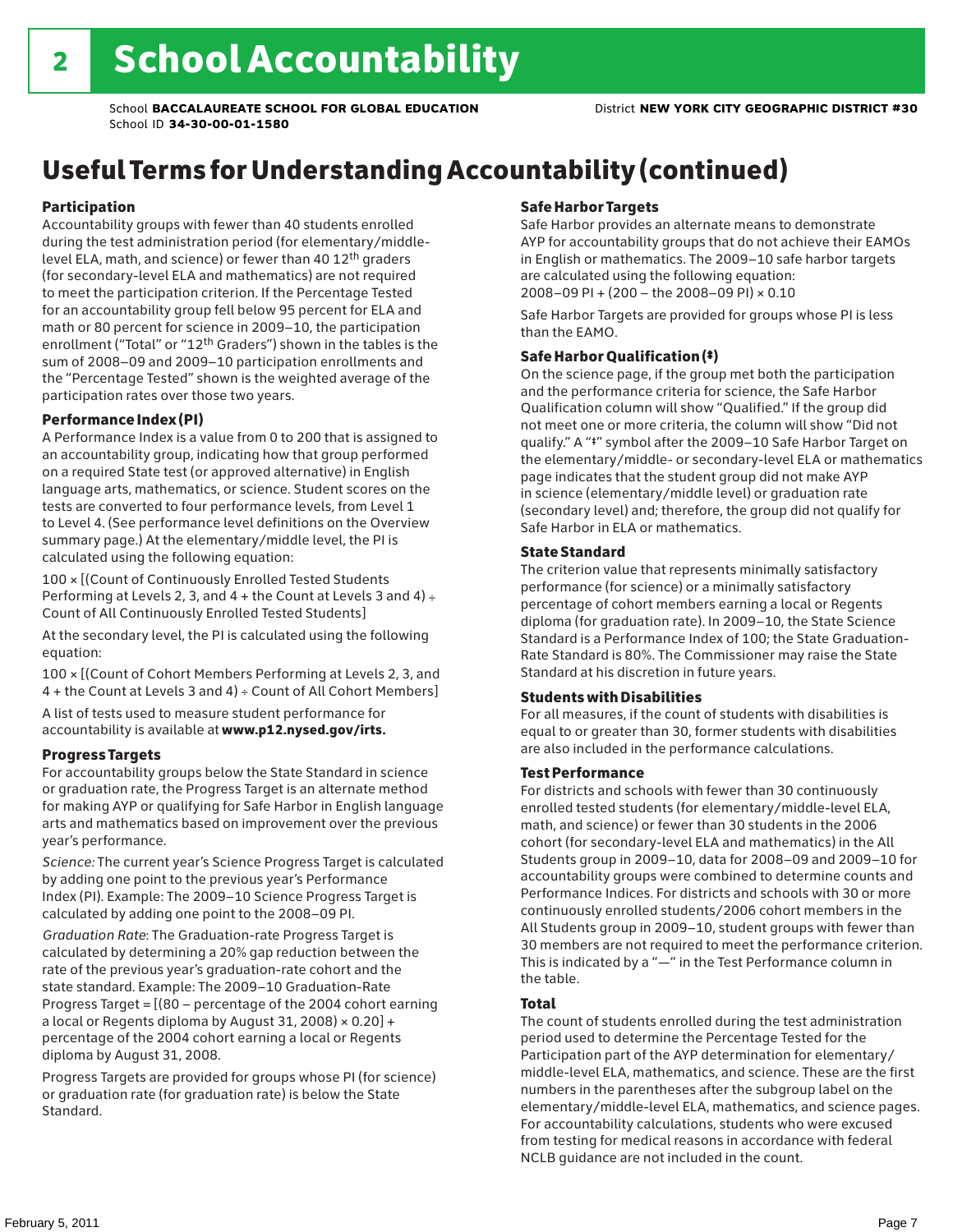### Understanding Your School Accountability Status

New York State participates in the Differentiated Accountability pilot program, as approved by the United States Department of Education in January 2009. Under this program, each public school in the State is assigned an accountability "phase" (Good Standing, Improvement, Corrective Action, or Restructuring) and, for schools not in Good Standing, a "category" (Basic, Focused, or Comprehensive) for each measure for which the school is accountable. Accountability measures for schools at the elementary/middle level are English language arts (ELA), mathematics, and science; at the secondary level, they are ELA, mathematics, and graduation rate. Generally, the school's overall accountability status is its most advanced accountability phase and its highest category within that phase. A school in any year of the phase (that is not Good Standing) that makes AYP for the measure remains in the same phase/category the following year. An identified school that makes AYP in the identified measure for two consecutive years returns to Good Standing. Once a school is identified with a category within a phase, it cannot move to a less intensive category in the following school year within that phase.

Each school district with one or more Title I schools and each Title I charter school designated as Improvement (year 1 and year 2), Corrective Action, or Restructuring must make Supplemental Educational Services available for eligible students in the identified Title I school(s). A school district with one or more schools designated as Improvement (year 2), Corrective Action, or Restructuring must also provide Public School Choice to eligible students in identified Title I school(s). For more information on the Differentiated Accountability program and a list of interventions for schools not in Good Standing,

see http://www.p12.nysed.gov/nyc/APA/Differentiated\_Accountability/DA\_home.html.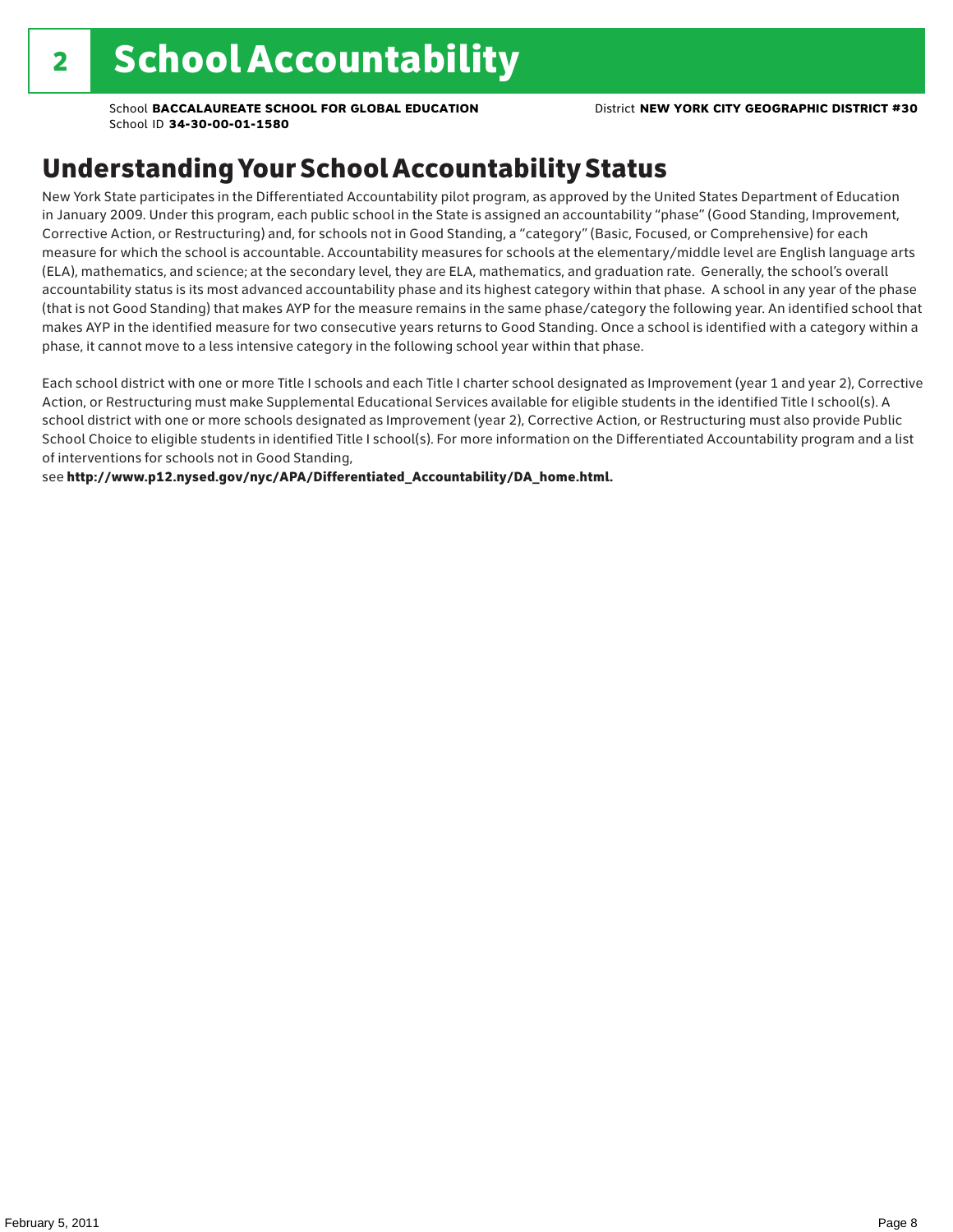### Understanding Your School Accountability Status (continued)

| <b>Phase</b>                                                                                                                                                                                                                                                                                                                                                                                                                                                                                                                                                                                                                                    | <b>Phase/Category</b>                                                                                                                                                                                                                                                                                                                                                                                                                                           |
|-------------------------------------------------------------------------------------------------------------------------------------------------------------------------------------------------------------------------------------------------------------------------------------------------------------------------------------------------------------------------------------------------------------------------------------------------------------------------------------------------------------------------------------------------------------------------------------------------------------------------------------------------|-----------------------------------------------------------------------------------------------------------------------------------------------------------------------------------------------------------------------------------------------------------------------------------------------------------------------------------------------------------------------------------------------------------------------------------------------------------------|
| Good Standing A school that has not been designated as Improvement, Corrective Action, or Restructuring.                                                                                                                                                                                                                                                                                                                                                                                                                                                                                                                                        |                                                                                                                                                                                                                                                                                                                                                                                                                                                                 |
| <b>Improvement (year 1)</b> A school that failed to make AYP for two<br>consecutive years on the same accountability measure; or a school<br>that was designated as Improvement (year 1) in the current school<br>year that made AYP for the identified measure and is in Good<br>Standing.<br>Improvement (year 2) A school that was designated as a school in<br>Improvement (year 1) in the current school year and failed to make<br>AYP on the same accountability measure for which it was identified;<br>or a school that was designated as Improvement (year 2) in the<br>current school year that made AYP for the identified measure. | <b>Improvement/Basic:</b><br>A school that failed to make AYP in ELA and/o<br>accountability group, but made AYP for the All<br>school that failed to make AYP in only science<br>Improvement/Focused:<br>A school that failed to make AYP in ELA and/o<br>one accountability group, but made AYP for th<br>or a school whose worst status is Improvemen<br>two measures.<br><b>Improvement/Comprehensive:</b><br>A school that failed to make AYP in ELA and/o |
|                                                                                                                                                                                                                                                                                                                                                                                                                                                                                                                                                                                                                                                 | Students group; or a school that failed to make<br>math for every accountability group for which<br>but made AYP for the All Students group; or a                                                                                                                                                                                                                                                                                                               |
|                                                                                                                                                                                                                                                                                                                                                                                                                                                                                                                                                                                                                                                 | make AYP in ELA and/or math AND in science                                                                                                                                                                                                                                                                                                                                                                                                                      |

Corrective Action (year 1) A school that was designated as a school in Improvement (year 2) in the current school year and failed to make AYP on the same accountability measure for which it was identified; or a school that was designated as Corrective Action (year 1) in the current school year that made AYP for the identified measure.

Corrective Action (year 2) A school that was designated as a school in Corrective Action (year 1) in the current school year that failed to make AYP on the same accountability measure for which it was identified; or a school that was designated as Corrective Action (year 2) in the current school year that made AYP for the identified measure.

Restructuring (year 1) A school that was designated as a school in Corrective Action (year 2) in the current school year and failed to make AYP on the same accountability measure for which it was identified; or a school that was designated as Restructuring (year 1) in the current school year that made AYP for the identified measure. Restructuring (year 2) A school that was designated as a school in Restructuring (year 1) in the current school year that failed to make AYP on the same accountability measure for which it was identified; or a school that was designated as Restructuring (year 2) in the current school year that made AYP for the identified measure. Restructuring (Advanced) A school that was designated as a school in Restructuring (year 2) in the current school year that failed to make AYP on the same accountability measure for which it was identified; or a school that was designated as Restructuring (Advanced) in the current school year that made AYP for the identified measure.

ake AYP in ELA and/or math for one made AYP for the All Students group; or a e AYP in only science or graduation rate.

ake AYP in ELA and/or math for more than o, but made AYP for the All Students group; status is Improvement/Basic for at least

#### hensive:

ake AYP in ELA and/or math for the All ool that failed to make AYP in ELA and/or bility group for which there are at least two, Students group; or a school that failed to math AND in science or graduation rate.

#### Corrective Action or Restructuring/Focused:

A school that failed to make AYP in ELA and/or math for one or more accountability groups, but made AYP for the All Students group; or a school that failed to make AYP in science or graduation rate but made AYP in ELA and math.

Corrective Action or Restructuring/Comprehensive: A school that failed to make AYP in ELA and/or math for the All Students group; or a school that failed to make AYP in ELA and/or math for every accountability group except the All Students group for which there are at least two, but made AYP for the All Students group; or a school that failed to make AYP in ELA and/or math AND in science or graduation rate.

SURR: A school that is identified for registration review (SURR) during a school year in which it is designated as a school in Improvement or Corrective Action shall, in the next school year, be designated as Restructuring (year 1)/Comprehensive.

Pending - A school's status is "Pending" if the school requires special evaluation procedures and they have not yet been completed.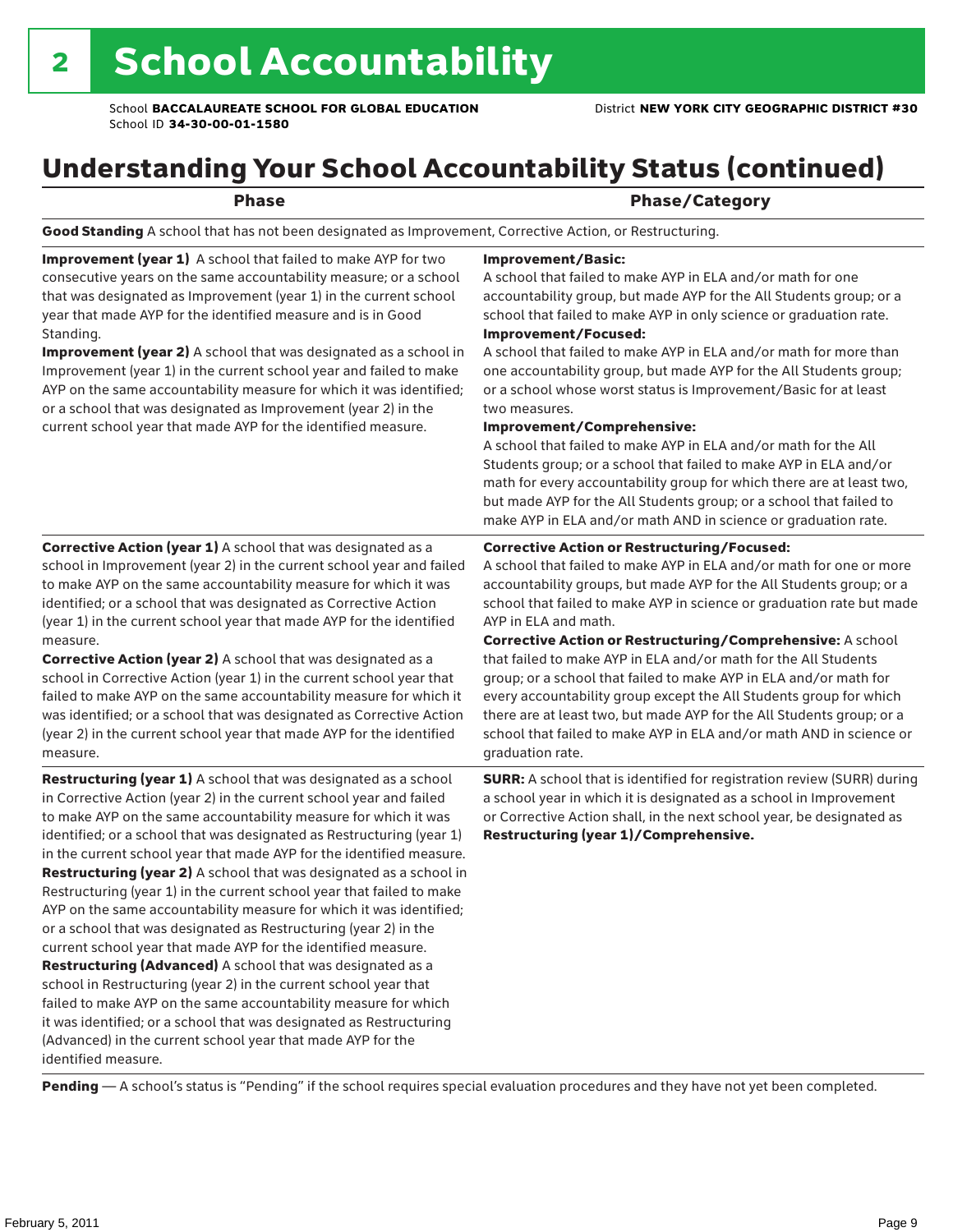# 2 School Accountability

School **BACCALAUREATE SCHOOL FOR GLOBAL EDUCATION** District **NEW YORK CITY GEOGRAPHIC DISTRICT #30** School ID **34-30-00-01-1580**

### Summary

| <b>Overall Accountability</b><br>Status $(2010 - 11)$ | <b>In Good Standing</b> |                                |                                                         |                  |  |  |
|-------------------------------------------------------|-------------------------|--------------------------------|---------------------------------------------------------|------------------|--|--|
|                                                       |                         | <b>Elementary/Middle Level</b> | <b>Secondary Level</b>                                  |                  |  |  |
|                                                       | <b>ELA</b>              | In Good Standing               | ELA                                                     | In Good Standing |  |  |
|                                                       | Math                    | In Good Standing               | Math                                                    | In Good Standing |  |  |
|                                                       | Science                 | In Good Standing               | <b>Graduation Rate</b>                                  | In Good Standing |  |  |
| <b>Title I Part A Funding</b>                         |                         |                                | <b>Years the School Received Title I Part A Funding</b> |                  |  |  |
|                                                       | $2008 - 09$             |                                | $2009 - 10$                                             | $2010 - 11$      |  |  |

NO YES YES

### On which accountability measures did this school make Adequate Yearly Progress (AYP) and which groups made AYP on each measure?

|                                                     | <b>Elementary/Middle Level</b> |                 |               | <b>Secondary Level</b>   |               |                        |  |
|-----------------------------------------------------|--------------------------------|-----------------|---------------|--------------------------|---------------|------------------------|--|
| <b>Student Groups</b>                               | English<br>Language Arts       | Mathematics     | Science       | English<br>Language Arts | Mathematics   | <b>Graduation Rate</b> |  |
| <b>All Students</b>                                 | V                              | v               | V             |                          |               | V                      |  |
| <b>Ethnicity</b>                                    |                                |                 |               |                          |               |                        |  |
| American Indian or Alaska Native                    |                                |                 |               |                          |               |                        |  |
| <b>Black or African American</b>                    |                                |                 |               |                          |               |                        |  |
| Hispanic or Latino                                  | V                              | V               |               |                          |               |                        |  |
| Asian or Native Hawaiian/Other Pacific<br>Islander  | V                              | V               |               |                          |               |                        |  |
| White                                               | v                              |                 |               |                          |               |                        |  |
| Multiracial                                         |                                |                 |               |                          |               |                        |  |
| <b>Other Groups</b>                                 |                                |                 |               |                          |               |                        |  |
| <b>Students with Disabilities</b>                   |                                |                 |               |                          |               |                        |  |
| Limited English Proficient                          |                                |                 |               |                          |               |                        |  |
| Economically Disadvantaged                          | V                              |                 |               |                          |               |                        |  |
| <b>Student groups making</b><br>AYP in each subject | $\sqrt{5}$ of 5                | $\sqrt{5}$ of 5 | $\vee$ 1 of 1 | $\vee$ 3 of 3            | $\vee$ 3 of 3 | $\vee$ 1 of 1          |  |

#### AYP Status



Made AYP Using Safe Harbor Target

X Did not make AYP

— Insufficient Number of Students to Determine AYP Status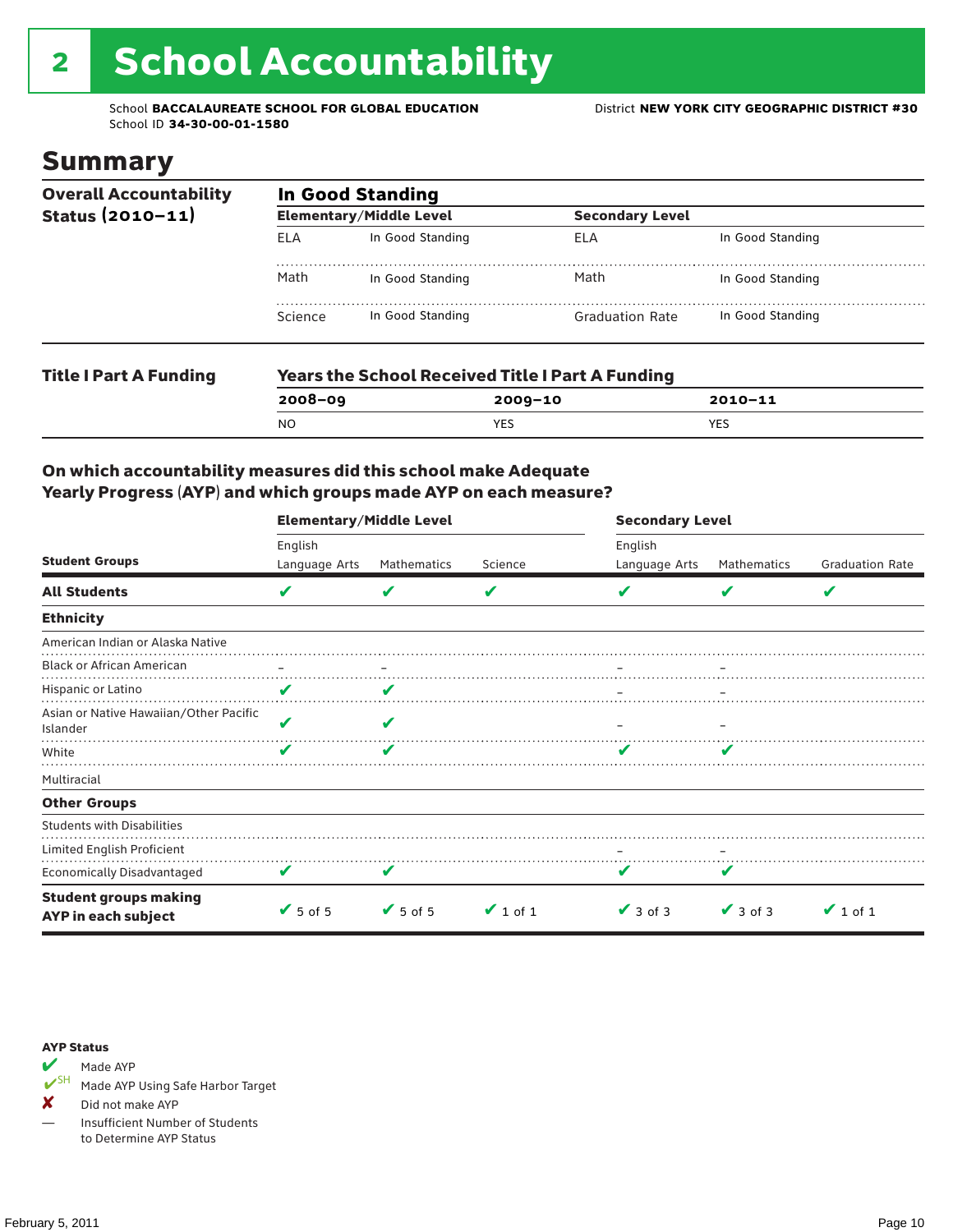## **Elementary/Middle-Level English Language Arts**

| <b>Accountability Measures</b><br>5 of 5                          | Student groups making AYP in English language arts |
|-------------------------------------------------------------------|----------------------------------------------------|
| <b>Accountability Status</b><br>for This Subject<br>$(2010 - 11)$ | In Good Standing                                   |

#### How did students in each accountability group perform on **elementary/middle-level English language arts accountability measures?**

|                                                            | <b>Participation</b><br><b>AYP</b> |           |            | <b>Test Performance</b> |             | <b>Performance Objectives</b> |                    |             |
|------------------------------------------------------------|------------------------------------|-----------|------------|-------------------------|-------------|-------------------------------|--------------------|-------------|
| <b>Student Group</b>                                       |                                    | Met       | Percentage | Met                     | Performance | Effective                     | Safe Harbor Target |             |
| (Total: Continuous Enrollment)                             | <b>Status</b>                      | Criterion | Tested     | Criterion               | Index       | AMO                           | $2009 - 10$        | $2010 - 11$ |
| <b>Accountability Groups</b>                               |                                    |           |            |                         |             |                               |                    |             |
| <b>All Students (148:148)</b>                              | V                                  | V         | 100%       | V                       | 199         | 146                           |                    |             |
| <b>Ethnicity</b>                                           |                                    |           |            |                         |             |                               |                    |             |
| American Indian or Alaska Native (0:0)                     |                                    |           |            |                         |             |                               |                    |             |
| Black or African American (6:6)                            |                                    |           |            |                         |             |                               |                    |             |
| Hispanic or Latino (30:30)                                 | V                                  |           |            | V                       | 197         | 138                           |                    |             |
| Asian or Native Hawaiian/Other Pacific<br>Islander (52:52) | $\boldsymbol{\mathcal{U}}$         | V         | 100%       | V                       | 200         | 142                           |                    |             |
| White (60:60)                                              | V                                  | V         | 100%       | V                       | 200         | 143                           |                    |             |
| Multiracial (0:0)                                          |                                    |           |            |                         |             |                               |                    |             |
| <b>Other Groups</b>                                        |                                    |           |            |                         |             |                               |                    |             |
| Students with Disabilities (0:0)                           |                                    |           |            |                         |             |                               |                    |             |
| Limited English Proficient (0:0)                           |                                    |           |            |                         |             |                               |                    |             |
| Economically Disadvantaged (148:148)                       | V                                  | V         | 100%       | V                       | 199         | 146                           |                    |             |
| <b>Final AYP Determination</b>                             | $V$ 5 of 5                         |           |            |                         |             |                               |                    |             |
| <b>Non-Accountability Groups</b>                           |                                    |           |            |                         |             |                               |                    |             |
| Female (76:76)                                             |                                    |           | 100%       |                         | 200         | 144                           |                    |             |
| Male (72:72)                                               |                                    |           | 100%       |                         | 199         | 144                           |                    |             |
| Migrant (0:0)                                              |                                    |           |            |                         |             |                               |                    |             |

#### Symbols

- Made AYP<br> **V**SH Made AVP Made AYP Using Safe Harbor Target
- X Did not make AYP
- Fewer Than 40 Total/Fewer Than 30 Continuous Enrollment
- ‡ Did not qualify for Safe Harbor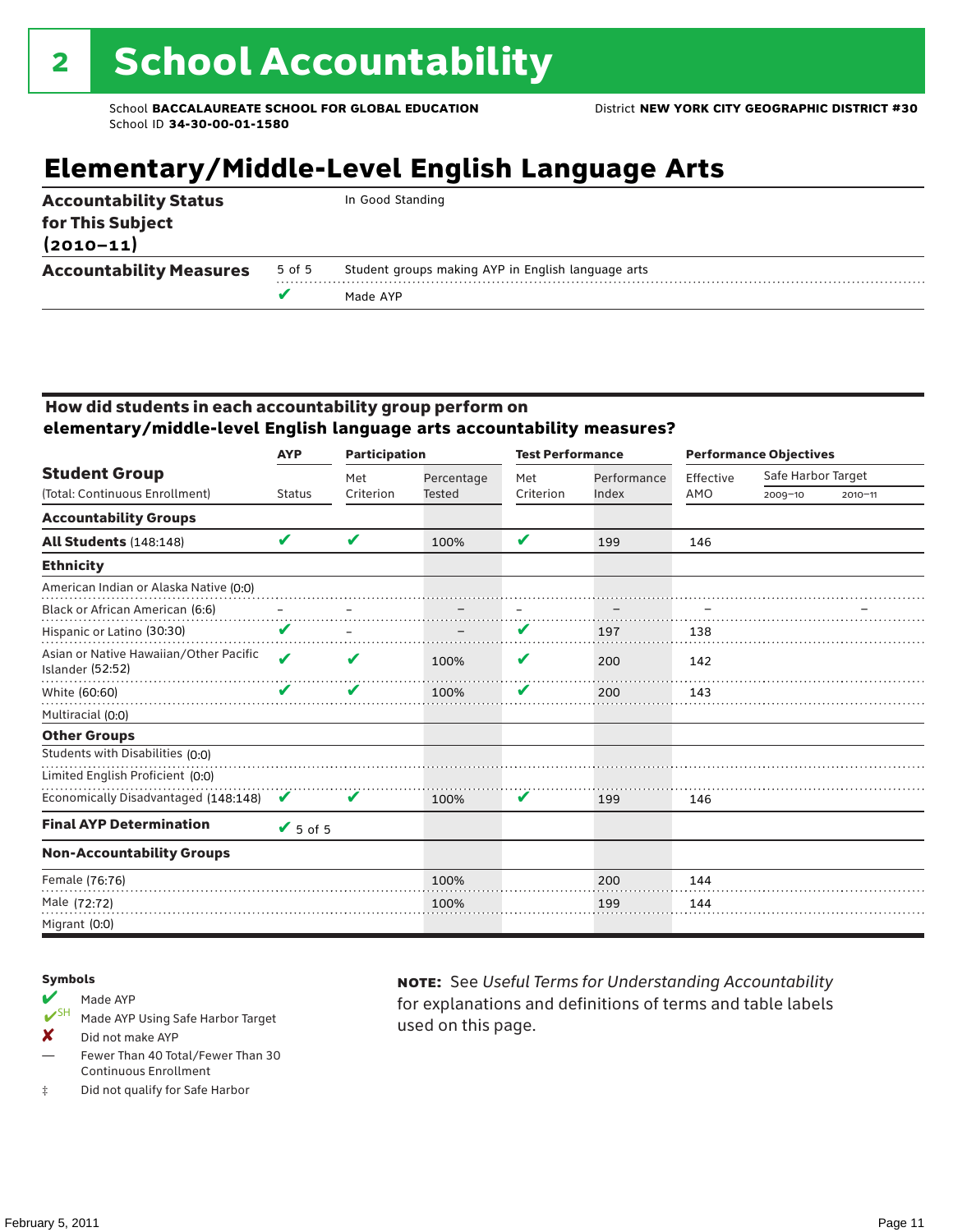## **Elementary/Middle-Level Mathematics**

|                                                                   |        | Made AYP                                 |  |
|-------------------------------------------------------------------|--------|------------------------------------------|--|
| <b>Accountability Measures</b>                                    | 5 of 5 | Student groups making AYP in mathematics |  |
| <b>Accountability Status</b><br>for This Subject<br>$(2010 - 11)$ |        | In Good Standing                         |  |

#### How did students in each accountability group perform on **elementary/middle-level mathematics accountability measures?**

|                                                            | <b>Participation</b><br><b>AYP</b> |           |            | <b>Test Performance</b> |             | <b>Performance Objectives</b> |                    |             |
|------------------------------------------------------------|------------------------------------|-----------|------------|-------------------------|-------------|-------------------------------|--------------------|-------------|
| <b>Student Group</b>                                       |                                    | Met       | Percentage | Met                     | Performance | Effective                     | Safe Harbor Target |             |
| (Total: Continuous Enrollment)                             | <b>Status</b>                      | Criterion | Tested     | Criterion               | Index       | AMO                           | $2009 - 10$        | $2010 - 11$ |
| <b>Accountability Groups</b>                               |                                    |           |            |                         |             |                               |                    |             |
| <b>All Students (148:148)</b>                              | V                                  | V         | 100%       | V                       | 200         | 126                           |                    |             |
| <b>Ethnicity</b>                                           |                                    |           |            |                         |             |                               |                    |             |
| American Indian or Alaska Native (0:0)                     |                                    |           |            |                         |             |                               |                    |             |
| Black or African American (6:6)                            |                                    |           |            |                         |             |                               |                    |             |
| Hispanic or Latino (30:30)                                 | V                                  |           |            | V                       | 200         | 118                           |                    |             |
| Asian or Native Hawaiian/Other Pacific<br>Islander (52:52) | $\boldsymbol{\mathcal{U}}$         | V         | 100%       | V                       | 200         | 122                           |                    |             |
| White (60:60)                                              | V                                  | V         | 100%       | V                       | 200         | 123                           |                    |             |
| Multiracial (0:0)                                          |                                    |           |            |                         |             |                               |                    |             |
| <b>Other Groups</b>                                        |                                    |           |            |                         |             |                               |                    |             |
| Students with Disabilities (0:0)                           |                                    |           |            |                         |             |                               |                    |             |
| Limited English Proficient (0:0)                           |                                    |           |            |                         |             |                               |                    |             |
| Economically Disadvantaged (148:148)                       | V                                  | V         | 100%       | V                       | 200         | 126                           |                    |             |
| <b>Final AYP Determination</b>                             | $V$ 5 of 5                         |           |            |                         |             |                               |                    |             |
| <b>Non-Accountability Groups</b>                           |                                    |           |            |                         |             |                               |                    |             |
| Female (76:76)                                             |                                    |           | 100%       |                         | 200         | 124                           |                    |             |
| Male (72:72)                                               |                                    |           | 100%       |                         | 200         | 124                           |                    |             |
| Migrant (0:0)                                              |                                    |           |            |                         |             |                               |                    |             |

#### Symbols

- Made AYP<br> **V**SH Made AVP Made AYP Using Safe Harbor Target
- X Did not make AYP
- Fewer Than 40 Total/Fewer Than 30 Continuous Enrollment
- ‡ Did not qualify for Safe Harbor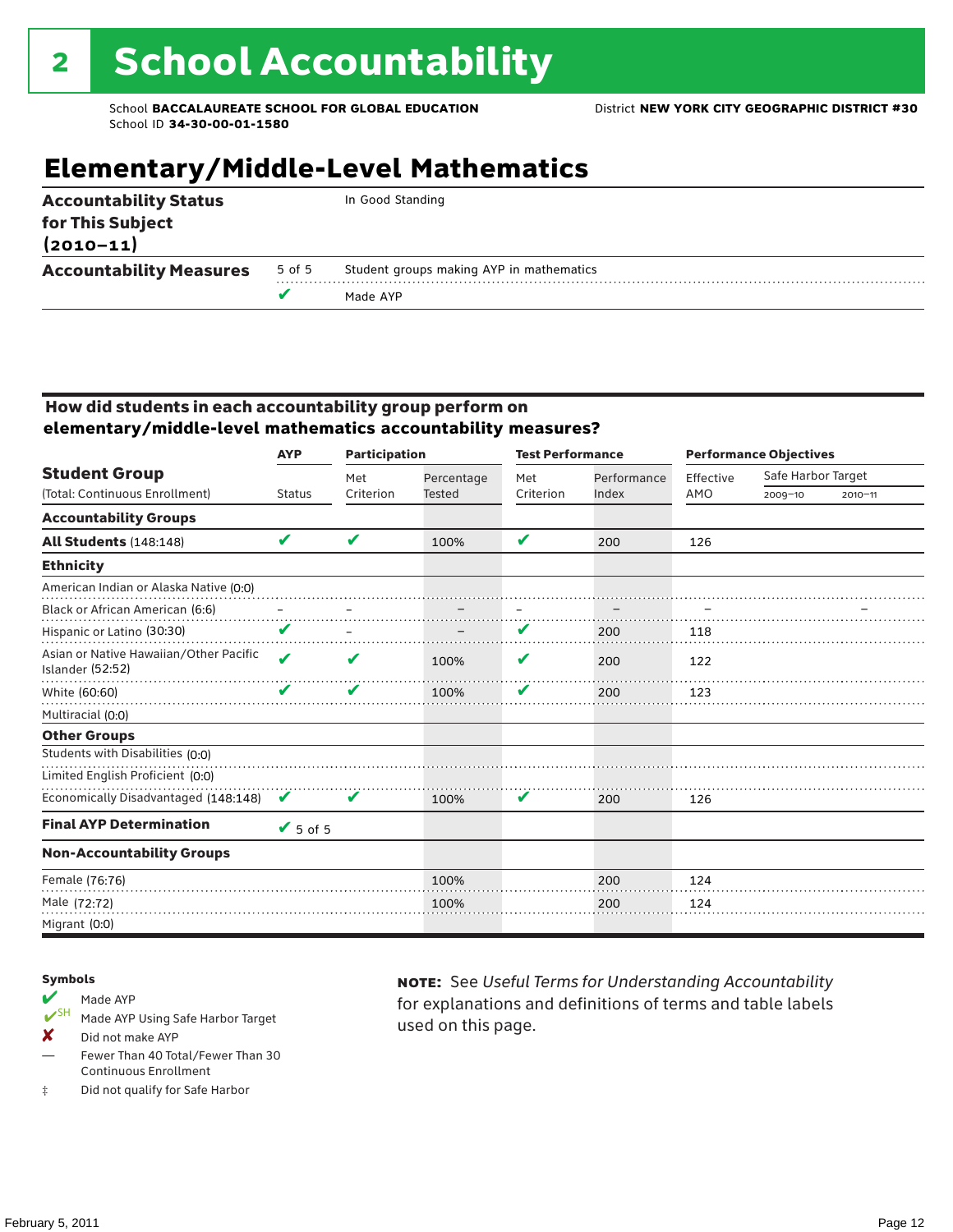## Elementary/Middle-Level Science

| <b>Accountability Status</b>   |        | In Good Standing                     |
|--------------------------------|--------|--------------------------------------|
| for This Subject               |        |                                      |
| $(2010 - 11)$                  |        |                                      |
| <b>Accountability Measures</b> | 1 of 1 | Student groups making AYP in science |
|                                |        | Made AYP                             |
|                                |        |                                      |

### How did students in each accountability group perform on elementary/middle-level science accountability measures?

|                                                            | <b>AYP</b>    |                      | <b>Participation</b> |               | <b>Test Performance</b> |             | <b>Performance Objectives</b> |                 |  |
|------------------------------------------------------------|---------------|----------------------|----------------------|---------------|-------------------------|-------------|-------------------------------|-----------------|--|
| <b>Student Group</b>                                       |               | Safe Harbor          | Met                  | Percentage    | Met                     | Performance | State                         | Progress Target |  |
| (Total: Continuous Enrollment)                             |               | Status Qualification | Criterion            | <b>Tested</b> | Criterion               | Index       | Standard                      | 2009-10 2010-11 |  |
| <b>Accountability Groups</b>                               |               |                      |                      |               |                         |             |                               |                 |  |
| All Students (73:73)                                       | V             | Oualified            | V                    | 100%          | V                       | 195         | 100                           |                 |  |
| <b>Ethnicity</b>                                           |               |                      |                      |               |                         |             |                               |                 |  |
| American Indian or Alaska Native (0:0)                     |               |                      |                      |               |                         |             |                               |                 |  |
| Black or African American (0:0)                            |               |                      |                      |               |                         |             |                               |                 |  |
| Hispanic or Latino (14:14)                                 |               |                      |                      |               |                         |             |                               |                 |  |
| Asian or Native Hawaiian/Other Pacific<br>Islander (34:34) |               | Oualified            |                      |               | V                       | 200         | 100                           |                 |  |
| White (25:25)                                              |               |                      |                      |               |                         |             |                               |                 |  |
| Multiracial (0:0)                                          |               |                      |                      |               |                         |             |                               |                 |  |
| <b>Other Groups</b>                                        |               |                      |                      |               |                         |             |                               |                 |  |
| Students with Disabilities (0:0)                           |               |                      |                      |               |                         |             |                               |                 |  |
| Limited English Proficient (0:0)                           |               |                      |                      |               |                         |             |                               |                 |  |
| Economically Disadvantaged (73:73)                         |               | Oualified            | V                    | 100%          | V                       | 195         | 100                           |                 |  |
| <b>Final AYP Determination</b>                             | $\vee$ 1 of 1 |                      |                      |               |                         |             |                               |                 |  |
| <b>Non-Accountability Groups</b>                           |               |                      |                      |               |                         |             |                               |                 |  |
| Female (38:38)                                             |               |                      |                      |               |                         | 195         | 100                           |                 |  |
| Male (35:35)                                               |               |                      |                      |               |                         | 194         | 100                           |                 |  |
| Migrant (0:0)                                              |               |                      |                      |               |                         |             |                               |                 |  |

#### Symbols

- $M$  Made AYP
- X Did not make AYP
- Fewer Than 40 Total/Fewer Than 30 Continuous Enrollment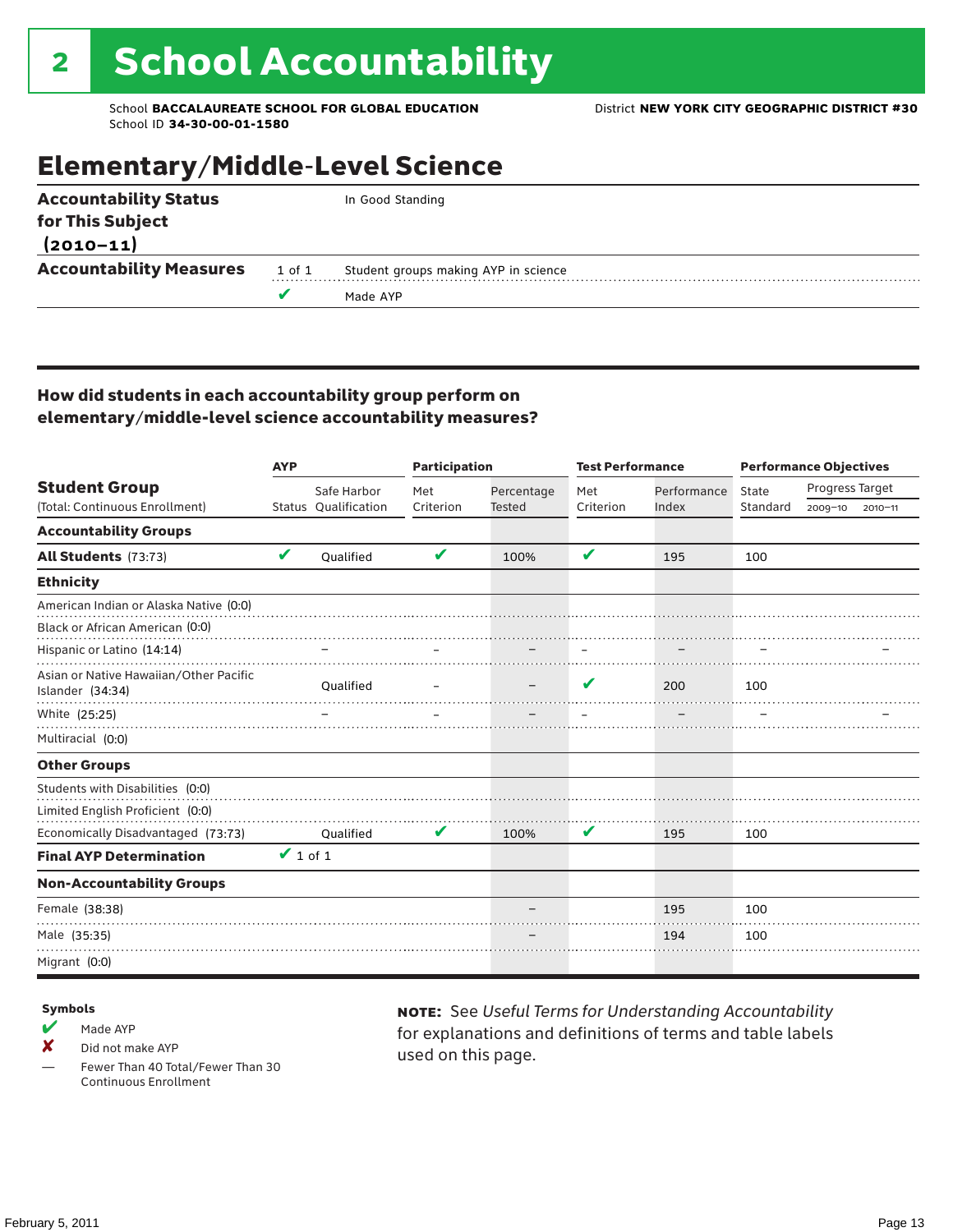### **Secondary-Level English Language Arts**

|                                                                   |        | Made AYP                                           |  |
|-------------------------------------------------------------------|--------|----------------------------------------------------|--|
| <b>Accountability Measures</b>                                    | 3 of 3 | Student groups making AYP in English language arts |  |
| <b>Accountability Status</b><br>for This Subject<br>$(2010 - 11)$ |        | In Good Standing                                   |  |

#### How did students in each accountability group perform on **secondary-level English language arts accountability measures?**

|                                                                   | <b>AYP</b>      | <b>Participation</b> |                             | <b>Test Performance</b> |                      | <b>Performance Objectives</b> |                                   |             |
|-------------------------------------------------------------------|-----------------|----------------------|-----------------------------|-------------------------|----------------------|-------------------------------|-----------------------------------|-------------|
| <b>Student Group</b><br>(12th Graders: 2006 Cohort)               | <b>Status</b>   | Met<br>Criterion     | Percentage<br><b>Tested</b> | Met<br>Criterion        | Performance<br>Index | Effective<br>AMO              | Safe Harbor Target<br>$2009 - 10$ | $2010 - 11$ |
| <b>Accountability Groups</b>                                      |                 |                      |                             |                         |                      |                               |                                   |             |
| All Students (72:71)                                              | V               | V                    | 100%                        | V                       | 200                  | 166                           |                                   |             |
| <b>Ethnicity</b>                                                  |                 |                      |                             |                         |                      |                               |                                   |             |
| American Indian or Alaska Native (0:0)                            |                 |                      |                             |                         |                      |                               |                                   |             |
| Black or African American (5:5)                                   |                 |                      |                             |                         |                      |                               |                                   |             |
| Hispanic or Latino (22:22)                                        |                 |                      |                             |                         |                      |                               |                                   |             |
| Asian or Native Hawaiian/Other Pacific<br><b>Islander (11:11)</b> |                 |                      |                             |                         |                      |                               |                                   |             |
| White (34:33)                                                     |                 |                      |                             | V                       | 200                  | 160                           |                                   |             |
| Multiracial (0:0)                                                 |                 |                      |                             |                         |                      |                               |                                   |             |
| <b>Other Groups</b>                                               |                 |                      |                             |                         |                      |                               |                                   |             |
| Students with Disabilities (0:0)                                  |                 |                      |                             |                         |                      |                               |                                   |             |
| Limited English Proficient (2:2)                                  |                 |                      |                             |                         |                      |                               |                                   |             |
| Economically Disadvantaged (72:71)                                | V               | V                    | 100%                        | V                       | 200                  | 166                           |                                   |             |
| <b>Final AYP Determination</b>                                    | $\sqrt{3}$ of 3 |                      |                             |                         |                      |                               |                                   |             |
| <b>Non-Accountability Groups</b>                                  |                 |                      |                             |                         |                      |                               |                                   |             |
| Female (40:40)                                                    |                 |                      | 100%                        |                         | 200                  | 162                           |                                   |             |
| Male (32:31)                                                      |                 |                      |                             |                         | 200                  | 160                           |                                   |             |
| Migrant (0:0)                                                     |                 |                      |                             |                         |                      |                               |                                   |             |

#### Symbols

- Made AYP Made AYP Using Safe Harbor Target
- X Did not make AYP
- Fewer Than 40 12th Graders/ Fewer Than 30 Cohort
- ‡ Did not qualify for Safe Harbor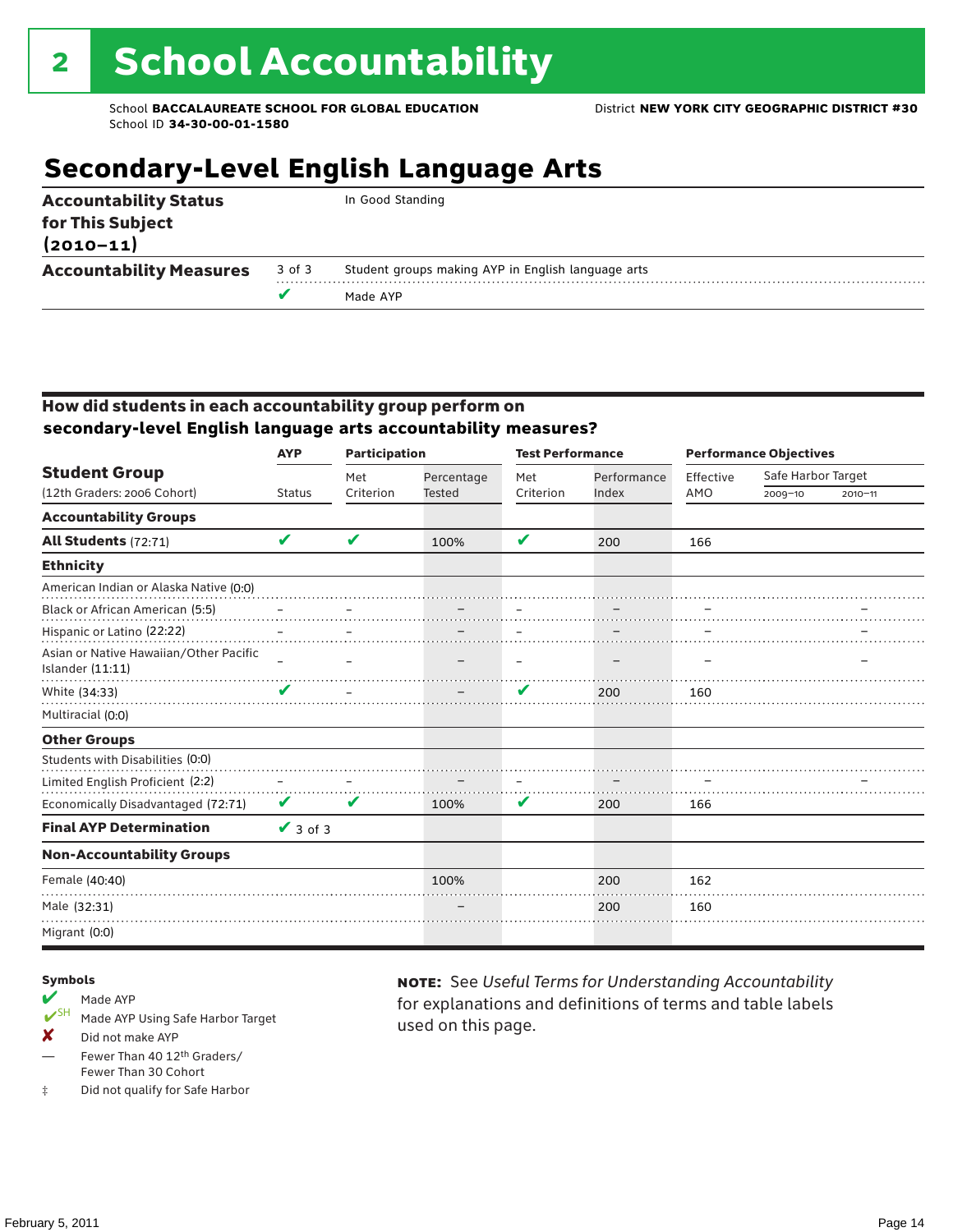### **Secondary-Level Mathematics**

| <b>Accountability Status</b><br>for This Subject<br>$(2010 - 11)$ |        | In Good Standing                         |
|-------------------------------------------------------------------|--------|------------------------------------------|
| <b>Accountability Measures</b>                                    | 3 of 3 | Student groups making AYP in mathematics |
|                                                                   |        | Made AYP                                 |
|                                                                   |        |                                          |

#### How did students in each accountability group perform on **secondary-level mathematics accountability measures?**

|                                                                   | <b>Participation</b><br><b>AYP</b> |           |               | <b>Test Performance</b> |             | <b>Performance Objectives</b> |                    |             |
|-------------------------------------------------------------------|------------------------------------|-----------|---------------|-------------------------|-------------|-------------------------------|--------------------|-------------|
| <b>Student Group</b>                                              |                                    | Met       | Percentage    | Met                     | Performance | Effective                     | Safe Harbor Target |             |
| (12th Graders: 2006 Cohort)                                       | <b>Status</b>                      | Criterion | <b>Tested</b> | Criterion               | Index       | AMO                           | $2009 - 10$        | $2010 - 11$ |
| <b>Accountability Groups</b>                                      |                                    |           |               |                         |             |                               |                    |             |
| <b>All Students (72:71)</b>                                       | V                                  | V         | 100%          | V                       | 200         | 162                           |                    |             |
| <b>Ethnicity</b>                                                  |                                    |           |               |                         |             |                               |                    |             |
| American Indian or Alaska Native (0:0)                            |                                    |           |               |                         |             |                               |                    |             |
| Black or African American (5:5)                                   |                                    |           |               |                         |             |                               |                    |             |
| Hispanic or Latino (22:22)                                        |                                    |           |               |                         |             |                               |                    |             |
| Asian or Native Hawaiian/Other Pacific<br><b>Islander (11:11)</b> |                                    |           |               |                         |             |                               |                    |             |
| White (34:33)                                                     | v                                  |           |               | V                       | 200         | 156                           |                    |             |
| Multiracial (0:0)                                                 |                                    |           |               |                         |             |                               |                    |             |
| <b>Other Groups</b>                                               |                                    |           |               |                         |             |                               |                    |             |
| Students with Disabilities (0:0)                                  |                                    |           |               |                         |             |                               |                    |             |
| Limited English Proficient (2:2)                                  |                                    |           |               |                         |             |                               |                    |             |
| Economically Disadvantaged (72:71)                                | V                                  | V         | 100%          | V                       | 200         | 162                           |                    |             |
| <b>Final AYP Determination</b>                                    | $\sqrt{3}$ of 3                    |           |               |                         |             |                               |                    |             |
| <b>Non-Accountability Groups</b>                                  |                                    |           |               |                         |             |                               |                    |             |
| Female (40:40)                                                    |                                    |           | 100%          |                         | 200         | 158                           |                    |             |
| Male (32:31)                                                      |                                    |           |               |                         | 200         | 156                           |                    |             |
| Migrant (0:0)                                                     |                                    |           |               |                         |             |                               |                    |             |

#### Symbols

- Made AYP Made AYP Using Safe Harbor Target
- X Did not make AYP
- Fewer Than 40 12th Graders/ Fewer Than 30 Cohort
- ‡ Did not qualify for Safe Harbor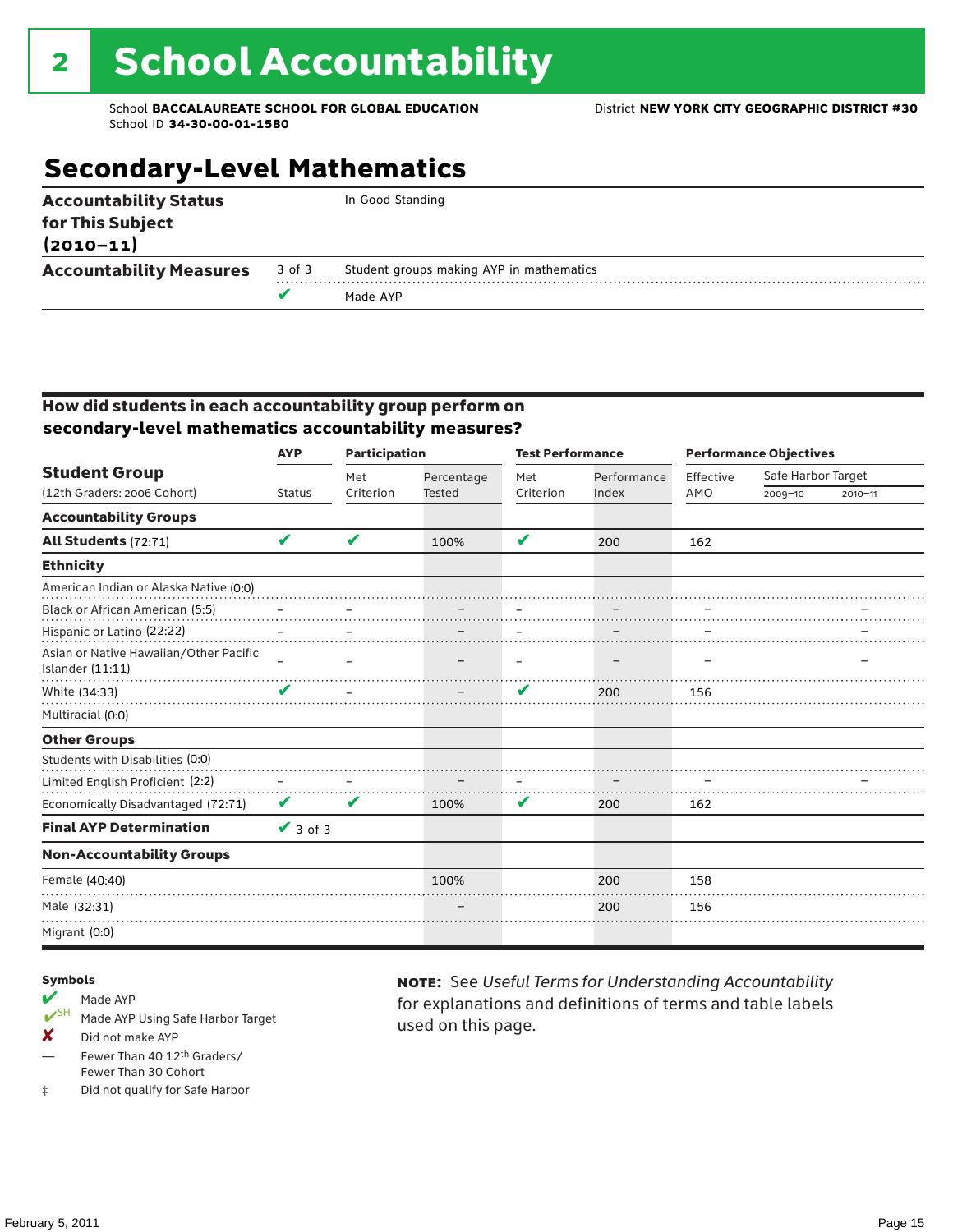# 2 School Accountability

School **BACCALAUREATE SCHOOL FOR GLOBAL EDUCATION** District **NEW YORK CITY GEOGRAPHIC DISTRICT #30** School ID **34-30-00-01-1580**

### Graduation Rate

| <b>Accountability Status for</b><br>This Indicator $(2010-11)$ |        | In Good Standing                             |
|----------------------------------------------------------------|--------|----------------------------------------------|
| <b>Accountability Measures</b>                                 | 1 of 1 | Student groups making AYP in graduation rate |
|                                                                |        | Made AYP                                     |

### How did students in each accountability group perform on graduation rate accountability measures?

|                                                      | <b>Graduation</b> |             | <b>Objectives</b> |          |             |                 |
|------------------------------------------------------|-------------------|-------------|-------------------|----------|-------------|-----------------|
| <b>Student Group</b>                                 |                   | Met         | Graduation        | State    |             | Progress Target |
| (2005 Graduation-Rate Total Cohort)                  | AYP               | Criterion   | Rate              | Standard | $2009 - 10$ | $2010 - 11$     |
| <b>Accountability Groups</b>                         |                   |             |                   |          |             |                 |
| All Students (65)                                    | V                 | $\mathbf v$ | 100%              | 80%      |             |                 |
| <b>Ethnicity</b>                                     |                   |             |                   |          |             |                 |
| American Indian or Alaska Native (0)                 |                   |             |                   |          |             |                 |
| Black or African American (14)                       |                   |             |                   |          |             |                 |
| Hispanic or Latino (20)                              |                   |             |                   |          |             |                 |
| Asian or Native Hawaiian/Other Pacific Islander (13) |                   |             |                   |          |             |                 |
| White $(18)$                                         |                   |             |                   |          |             |                 |
| Multiracial (0)                                      |                   |             |                   |          |             |                 |
| <b>Other Groups</b>                                  |                   |             |                   |          |             |                 |
| Students with Disabilities (0)                       |                   |             |                   |          |             |                 |
| Limited English Proficient (1)                       |                   |             |                   |          |             |                 |
| Economically Disadvantaged (65)                      |                   | V           | 100%              | 80%      |             |                 |
| <b>Final AYP Determination</b>                       | $\vee$ 1 of 1     |             |                   |          |             |                 |
| <b>Non-Accountability Groups</b>                     |                   |             |                   |          |             |                 |
| Female (31)                                          |                   |             | 100%              | 80%      |             |                 |
| Male (34)                                            |                   |             | 100%              | 80%      |             |                 |
| Migrant (0)                                          |                   |             |                   |          |             |                 |

#### Symbols

- $M$  Made AYP
- $\times$  Did not make AYP
- Fewer than 30 Graduation-Rate Total Cohort

#### note: See *Useful Terms for Understanding Accountability*  for explanations and definitions of terms and table labels used on this page.

#### **Aspirational Goal**

The Board of Regents has set an aspirational goal that 95% of students in each public school and school district will graduate within five years of first entry into grade 9. The graduation rate for the 2005 total cohort through June 2010 (after 5 years) for this school is 100% and, therefore, this school did meet this goal. The aspirational goal does not impact accountability.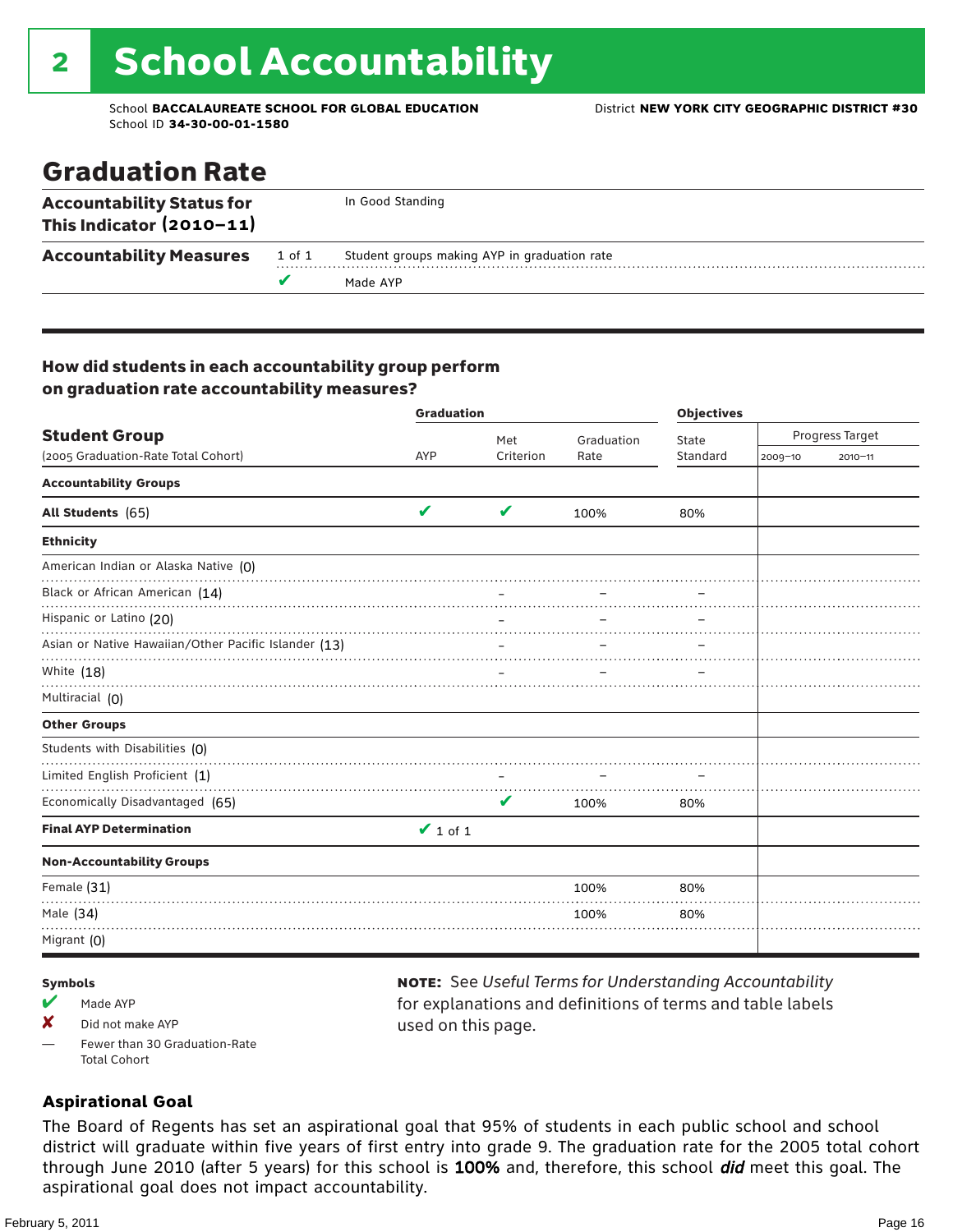### Summary of 2009–10 **School Performance**

Performance on the State assessments in English language arts, mathematics, and science at the elementary and middle levels is reported in terms of mean scores and the percentage of tested students scoring at or above Level 2, Level 3, and Level 4. Performance on the State assessments in ELA and mathematics at the secondary level is reported in terms of the percentage of students in a cohort scoring at these levels.

|                              |      | Percentage of students that<br>scored at or above Level 3 |      |                      |  |  |  |  |
|------------------------------|------|-----------------------------------------------------------|------|----------------------|--|--|--|--|
| <b>English Language Arts</b> | 0%   | 100%<br>50%                                               |      |                      |  |  |  |  |
| Grade 7                      | 95%  |                                                           |      | 75                   |  |  |  |  |
| Grade 8                      | 96%  |                                                           |      | 73                   |  |  |  |  |
| <b>Mathematics</b>           |      |                                                           |      |                      |  |  |  |  |
| Grade 7                      | 100% |                                                           |      | 75                   |  |  |  |  |
| Grade 8                      | 95%  |                                                           |      | 73                   |  |  |  |  |
|                              |      | Percentage of students that<br>scored at or above Level 3 |      | 2006 Total<br>Cohort |  |  |  |  |
| <b>Secondary Level</b>       | 0%   | 50%                                                       | 100% |                      |  |  |  |  |
| English                      | 99%  |                                                           |      | 72                   |  |  |  |  |
| <b>Mathematics</b>           | 100% |                                                           |      | 72                   |  |  |  |  |

#### About the Performance Level Descriptors

#### Level 1: Not Meeting Learning Standards.

Student performance does not demonstrate an understanding of the content expected in the subject and grade level.

#### Level 2: Partially Meeting Learning Standards.

Student performance demonstrates a partial understanding of the content expected in the subject and grade level.

#### Level 3: Meeting Learning Standards.

Student performance demonstrates an understanding of the content expected in the subject and grade level.

#### Level 4: Meeting Learning Standards with Distinction.

Student performance demonstrates a thorough understanding of the content expected in the subject and grade level.

#### How are Need/Resource Capacity (N/RC) categories determined?

Districts are divided into high, average, and low need categories based on their ability to meet the special needs of their students with local resources. Districts in the high need category are subdivided into four categories based on enrollment size and, in some cases, number of students per square mile. More information about the categories can be found in the *Report to the Governor and the Legislature on the Educational Status of the*  State's Schools at www.p12.nysed.gov/irts.

In this section, this school's performance is compared with<br>that of the school district and multigarhaals Statemide In this section, this school's performance is compared that of the school district and public schools Statewide.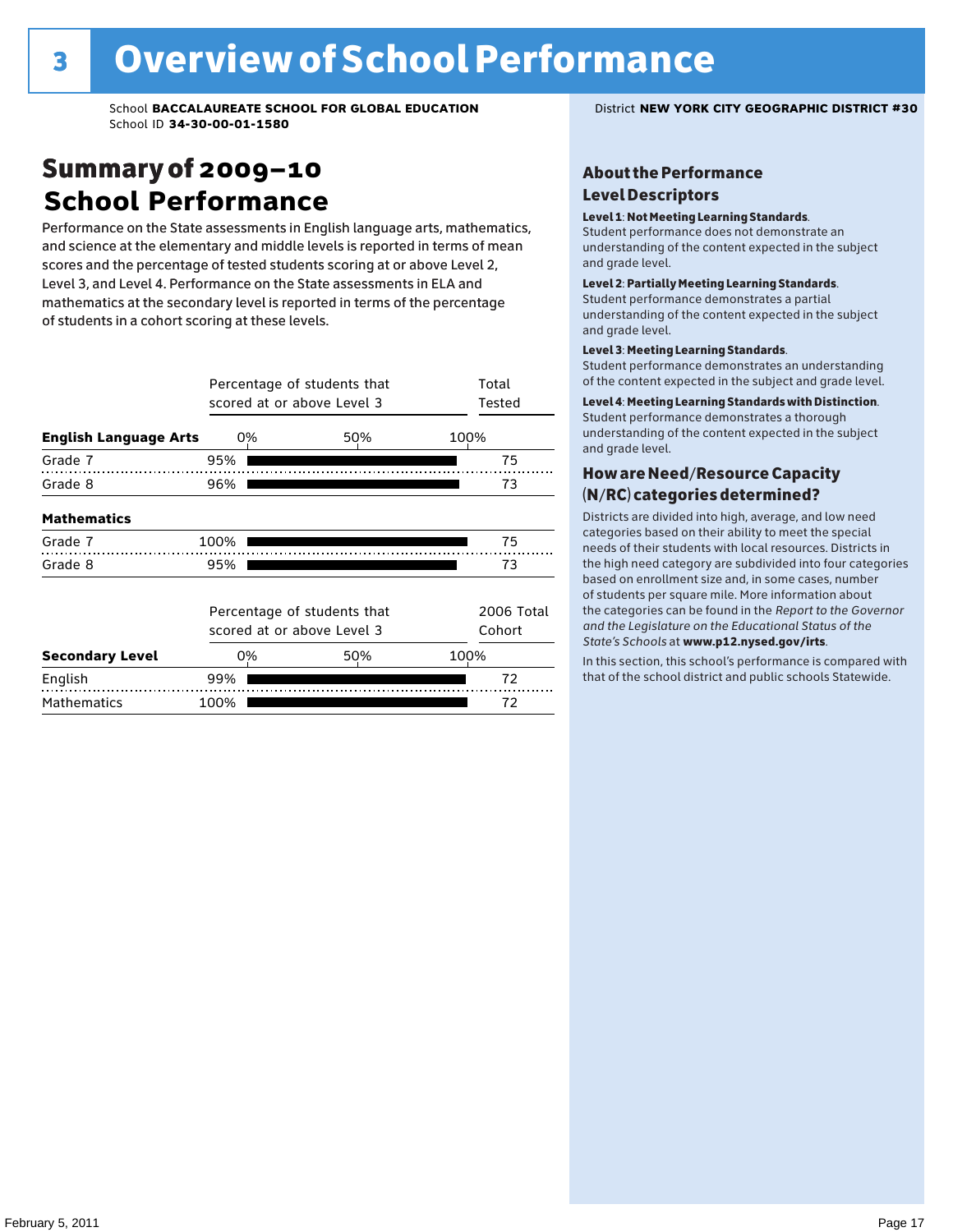## **This School's Results in Grade 7 English Language Arts**

|                                                                        |         | <b>This School</b> |                   |                                 | <b>School District</b> |                                 |             | <b>NY State Public</b>          |  |  |
|------------------------------------------------------------------------|---------|--------------------|-------------------|---------------------------------|------------------------|---------------------------------|-------------|---------------------------------|--|--|
|                                                                        |         |                    |                   | Percentage scoring at level(s): |                        | Percentage scoring at level(s): |             | Percentage scoring at level(s): |  |  |
|                                                                        | $2 - 4$ |                    | $3 - 4$           | 4                               | $2 - 4$                | $3 - 4$<br>$\overline{4}$       | $2 - 4$     | $\overline{4}$<br>$3 - 4$       |  |  |
| 2010 Mean Score: 704                                                   |         |                    |                   | *Range: 642-790 664-790 698-790 |                        |                                 |             |                                 |  |  |
| 2009 Mean Score: 694<br>$2009 - 10$<br>a sa Tan<br>2008-09<br>a sa Tan | 100%    |                    | 100%100% 95% 100% | 45%<br>24%                      | 100%<br>88%            | 78%<br>45%<br>10% 6%            | 100%<br>90% | 80%<br>50%<br>11% 7%            |  |  |
| Number of Tested Students:                                             | 75      | 74                 | 74<br>71          | 18<br>34                        | 25552791               | 13072181<br>305 169             |             |                                 |  |  |

| <b>Results by</b>                               |        | 2009-10 School Year |                                 |     | 2008-09 School Year |         |                                 |                |
|-------------------------------------------------|--------|---------------------|---------------------------------|-----|---------------------|---------|---------------------------------|----------------|
| <b>Student Group</b>                            | Total  |                     | Percentage scoring at level(s): |     | Total               |         | Percentage scoring at level(s): |                |
|                                                 | Tested | $2 - 4$             | $3 - 4$                         | 4   | Tested              | $2 - 4$ | $3 - 4$                         | $\overline{4}$ |
| <b>All Students</b>                             | 75     | 100%                | 95%                             | 45% | 74                  | 100%    | 100%                            | 24%            |
| Female                                          | 38     | 100%                | 100%                            | 53% | 39                  | 100%    | 100%                            | 33%            |
| Male                                            | 37     | 100%                | 89%                             | 38% | 35                  | 100%    | 100%                            | 14%            |
| American Indian or Alaska Native                |        |                     |                                 |     |                     |         |                                 |                |
| <b>Black or African American</b>                | 6      | 100%                | 83%                             | 33% |                     |         |                                 |                |
| Hispanic or Latino                              | 16     | 100%                | 94%                             | 19% | 15                  | 100%    | 100%                            | 40%            |
| Asian or Native Hawaiian/Other Pacific Islander | 18     | 100%                | 100%                            | 61% | 34                  | 100%    | 100%                            | 24%            |
| White                                           | 35     | 100%                | 94%                             | 51% | 25                  | 100%    | 100%                            | 16%            |
| Multiracial                                     |        |                     |                                 |     |                     |         |                                 |                |
| <b>Small Group Totals</b>                       |        |                     |                                 |     |                     |         |                                 |                |
| <b>General-Education Students</b>               | 75     | 100%                | 95%                             | 45% | 74                  | 100%    | 100%                            | 24%            |
| <b>Students with Disabilities</b>               |        |                     |                                 |     |                     |         |                                 |                |
| <b>English Proficient</b>                       | 75     | 100%                | 95%                             | 45% | 74                  | 100%    | 100%                            | 24%            |
| Limited English Proficient                      |        |                     |                                 |     |                     |         |                                 |                |
| Economically Disadvantaged                      | 75     | 100%                | 95%                             | 45% | 74                  | 100%    | 100%                            | 24%            |
| Not Disadvantaged                               |        |                     |                                 |     |                     |         |                                 |                |
| Migrant                                         |        |                     |                                 |     |                     |         |                                 |                |
| Not Migrant                                     | 75     | 100%                | 95%                             | 45% | 74                  | 100%    | 100%                            | 24%            |

**NOTES** 

The – symbol indicates that data for a group of students have been suppressed. If a group has fewer than five students,<br>data for that group and the next smallest group(s) are suppressed to protect the privacy of individual

| * These ranges are for 2009-10 data only. Ranges for the 2008-09 data are available in the 2008-09 Accountability and Overview Reports.<br><b>Other</b> |        | 2009-10 School Year |                             |     | 2008-09 School Year |                             |         |     |
|---------------------------------------------------------------------------------------------------------------------------------------------------------|--------|---------------------|-----------------------------|-----|---------------------|-----------------------------|---------|-----|
| <b>Assessments</b>                                                                                                                                      | Total  |                     | Number scoring at level(s): |     |                     | Number scoring at level(s): |         |     |
|                                                                                                                                                         | Tested | $2 - 4$             | $3 - 4$                     |     | Tested              | $2 - 4$                     | $3 - 4$ | 4   |
| New York State Alternate Assessment<br>(NYSAA): Grade 7 Equivalent                                                                                      | 0      |                     |                             |     | 0                   |                             |         |     |
| New York State English as a Second Language<br>Achievement Test (NYSESLAT) <sup>+</sup> : Grade 7                                                       | 0      | N/A                 | N/A                         | N/A | 0                   | N/A                         | N/A     | N/A |
|                                                                                                                                                         | Total  |                     |                             |     | Total               |                             |         |     |
| Recently Arrived LEP Students NOT Tested on<br>the ELA NYSTP: Grade 7                                                                                   | 0      | N/A                 | N/A                         | N/A | N/A                 | N/A                         | N/A     | N/A |

February 5, 2011 **Page 18** † These counts represent recently arrived LEP students who used the NYSESLAT to fulfill the English language arts participation requirement.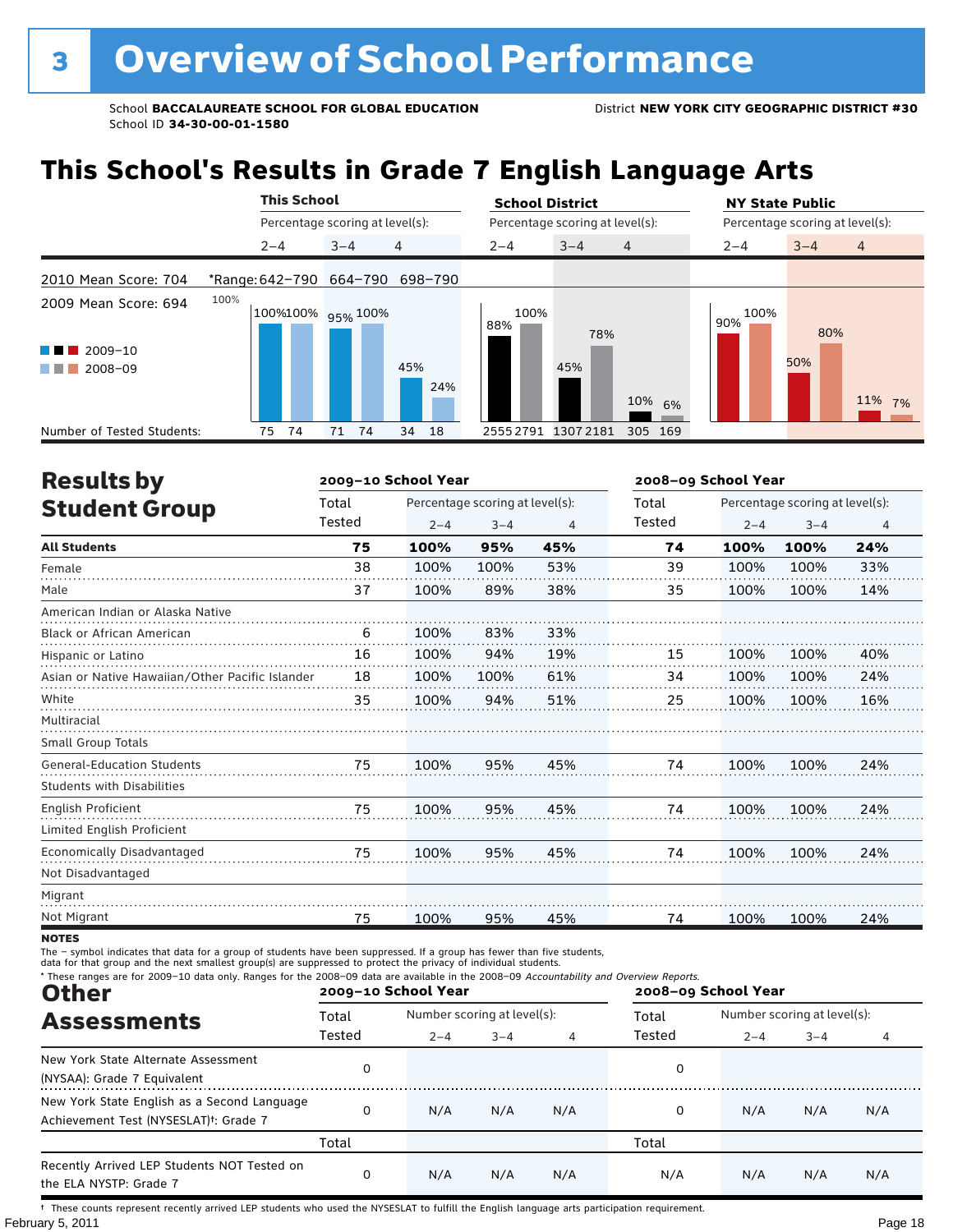### **This School's Results in Grade 7 Mathematics**

|                                                           | <b>This School</b>        |                                 | <b>School District</b>               | <b>NY State Public</b>                        |
|-----------------------------------------------------------|---------------------------|---------------------------------|--------------------------------------|-----------------------------------------------|
|                                                           |                           | Percentage scoring at level(s): | Percentage scoring at level(s):      | Percentage scoring at level(s):               |
|                                                           | $2 - 4$                   | 4<br>$3 - 4$                    | $2 - 4$<br>$3 - 4$<br>$\overline{4}$ | $\overline{4}$<br>$2 - 4$<br>$3 - 4$          |
| 2010 Mean Score: 711                                      |                           | *Range: 639-800 670-800 694-800 |                                      |                                               |
| 2009 Mean Score: 707<br>$\blacksquare$ 2009-10<br>2008-09 | 100%<br>100%100% 100%100% | 79% 76%                         | 99%<br>92%<br>88%<br>63%<br>32% 31%  | l 92% <sup>99%</sup><br>87%<br>62%<br>29% 30% |
| Number of Tested Students:                                | 74<br>75                  | 74<br>56<br>59<br>75            | 19122543<br>27742876<br>978 891      |                                               |

| <b>Results by</b>                               |        | 2009-10 School Year |                                 |     | 2008-09 School Year |                                 |         |     |
|-------------------------------------------------|--------|---------------------|---------------------------------|-----|---------------------|---------------------------------|---------|-----|
| <b>Student Group</b>                            | Total  |                     | Percentage scoring at level(s): |     | Total               | Percentage scoring at level(s): |         |     |
|                                                 | Tested | $2 - 4$             | $3 - 4$                         | 4   | Tested              | $2 - 4$                         | $3 - 4$ | 4   |
| <b>All Students</b>                             | 75     | 100%                | 100%                            | 79% | 74                  | 100%                            | 100%    | 76% |
| Female                                          | 38     | 100%                | 100%                            | 82% | 39                  | 100%                            | 100%    | 85% |
| Male                                            | 37     | 100%                | 100%                            | 76% | 35                  | 100%                            | 100%    | 66% |
| American Indian or Alaska Native                |        |                     |                                 |     |                     |                                 |         |     |
| <b>Black or African American</b>                | 6      | 100%                | 100%                            | 67% |                     |                                 |         |     |
| Hispanic or Latino                              | 16     | 100%                | 100%                            | 63% | 15                  | 100%                            | 100%    | 80% |
| Asian or Native Hawaiian/Other Pacific Islander | 18     | 100%                | 100%                            | 94% | 34                  | 100%                            | 100%    | 85% |
| White                                           | 35     | 100%                | 100%                            | 80% | 25                  | 100%                            | 100%    | 60% |
| Multiracial                                     |        |                     |                                 |     |                     |                                 |         |     |
| <b>Small Group Totals</b>                       |        |                     |                                 |     |                     |                                 |         |     |
| <b>General-Education Students</b>               | 75     | 100%                | 100%                            | 79% | 74                  | 100%                            | 100%    | 76% |
| <b>Students with Disabilities</b>               |        |                     |                                 |     |                     |                                 |         |     |
| <b>English Proficient</b>                       | 75     | 100%                | 100%                            | 79% | 74                  | 100%                            | 100%    | 76% |
| Limited English Proficient                      |        |                     |                                 |     |                     |                                 |         |     |
| Economically Disadvantaged                      | 75     | 100%                | 100%                            | 79% | 74                  | 100%                            | 100%    | 76% |
| Not Disadvantaged                               |        |                     |                                 |     |                     |                                 |         |     |
| Migrant                                         |        |                     |                                 |     |                     |                                 |         |     |
| Not Migrant                                     | 75     | 100%                | 100%                            | 79% | 74                  | 100%                            | 100%    | 76% |
| <b>NOTES</b>                                    |        |                     |                                 |     |                     |                                 |         |     |

notes

The – symbol indicates that data for a group of students have been suppressed. If a group has fewer than five students,<br>data for that group and the next smallest group(s) are suppressed to protect the privacy of individual

| * These ranges are for 2009-10 data only. Ranges for the 2008-09 data are available in the 2008-09 Accountability and Overview Reports.<br><b>Other</b> |                 | 2009-10 School Year |                                        | 2008-09 School Year |                 |         |                                     |  |
|---------------------------------------------------------------------------------------------------------------------------------------------------------|-----------------|---------------------|----------------------------------------|---------------------|-----------------|---------|-------------------------------------|--|
| <b>Assessments</b>                                                                                                                                      | Total<br>Tested | $2 - 4$             | Number scoring at level(s):<br>$3 - 4$ |                     | Total<br>Tested | $2 - 4$ | Number scoring at level(s):<br>$-4$ |  |
| New York State Alternate Assessment<br>(NYSAA): Grade 7 Equivalent                                                                                      |                 |                     |                                        |                     |                 |         |                                     |  |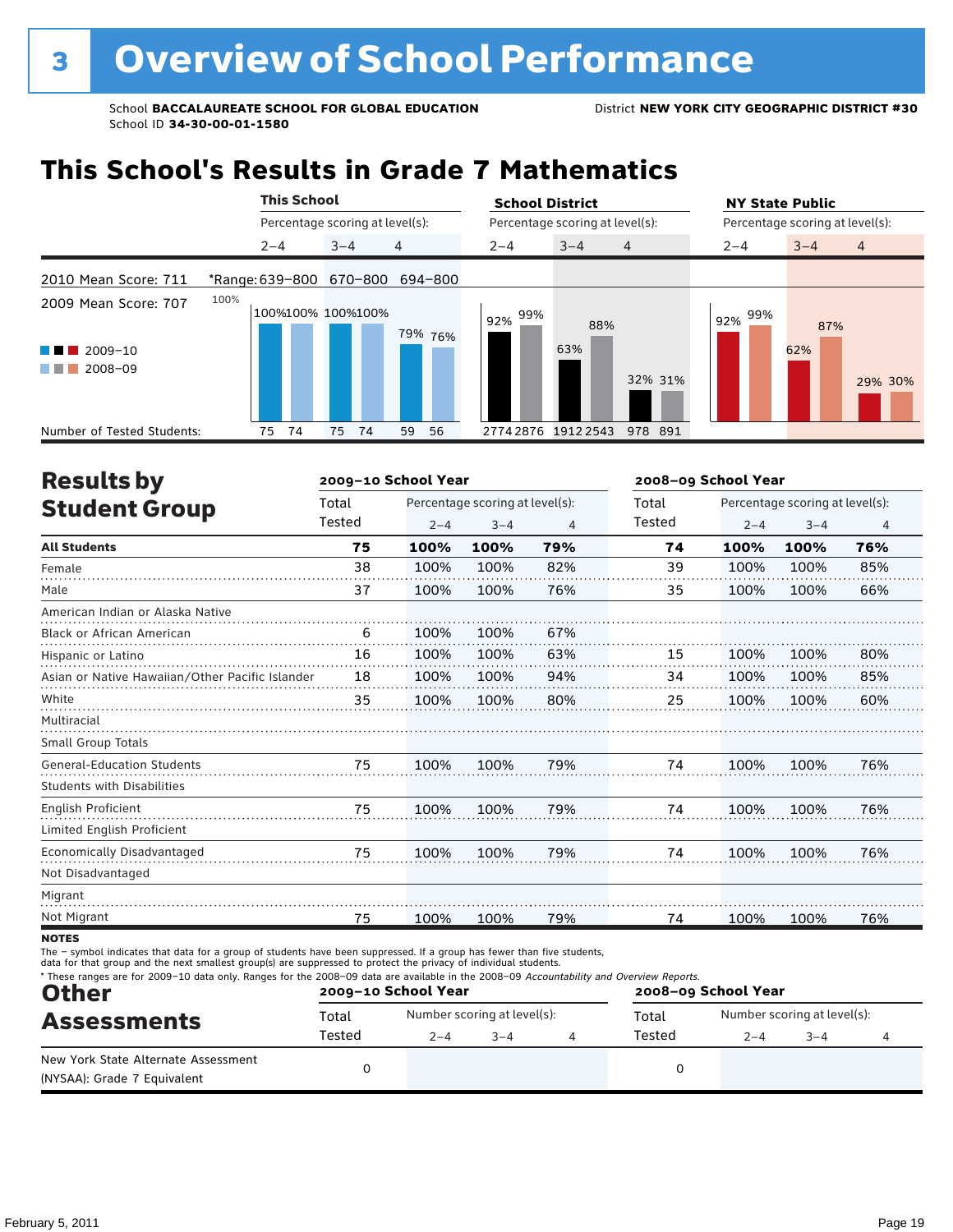### **This School's Results in Grade 8 English Language Arts**

|                            |                                 | <b>This School</b> |         |                                 |            |  | <b>School District</b>          |         |          | <b>NY State Public</b>          |         |                |  |
|----------------------------|---------------------------------|--------------------|---------|---------------------------------|------------|--|---------------------------------|---------|----------|---------------------------------|---------|----------------|--|
|                            |                                 |                    |         | Percentage scoring at level(s): |            |  | Percentage scoring at level(s): |         |          | Percentage scoring at level(s): |         |                |  |
|                            |                                 | $2 - 4$            | $3 - 4$ |                                 | 4          |  | $2 - 4$                         | $3 - 4$ | 4        | $2 - 4$                         | $3 - 4$ | $\overline{4}$ |  |
| 2010 Mean Score: 689       | *Range: 627-790 658-790 699-790 |                    |         |                                 |            |  |                                 |         |          |                                 |         |                |  |
| 2009 Mean Score: 691       | 100%                            | 100%100% 96% 100%  |         |                                 |            |  | 98%<br>91%                      |         |          | $191\%$ <sup>98%</sup>          |         |                |  |
| 2009-10<br>a ka            |                                 |                    |         |                                 |            |  |                                 | 67%     |          |                                 | 69%     |                |  |
| 2008-09<br>a sa ban        |                                 |                    |         |                                 | 30%<br>13% |  |                                 | 45%     | 6%<br>5% |                                 | 51%     | 8%<br>5%       |  |
| Number of Tested Students: | 73                              | 67                 | 70      | 67                              | 22<br>9    |  | 26312814 13131926               |         | 184 145  |                                 |         |                |  |

| <b>Results by</b>                               |        | 2009-10 School Year |                                 |     | 2008-09 School Year |         |                                 |     |  |
|-------------------------------------------------|--------|---------------------|---------------------------------|-----|---------------------|---------|---------------------------------|-----|--|
| <b>Student Group</b>                            | Total  |                     | Percentage scoring at level(s): |     | Total               |         | Percentage scoring at level(s): |     |  |
|                                                 | Tested | $2 - 4$             | $3 - 4$                         | 4   | Tested              | $2 - 4$ | $3 - 4$                         | 4   |  |
| <b>All Students</b>                             | 73     | 100%                | 96%                             | 30% | 67                  | 100%    | 100%                            | 13% |  |
| Female                                          | 38     | 100%                | 100%                            | 37% | 33                  | 100%    | 100%                            | 21% |  |
| Male                                            | 35     | 100%                | 91%                             | 23% | 34                  | 100%    | 100%                            | 6%  |  |
| American Indian or Alaska Native                |        |                     |                                 |     |                     |         |                                 |     |  |
| Black or African American                       |        |                     |                                 |     | 2                   |         |                                 |     |  |
| Hispanic or Latino                              | 14     | 100%                | 93%                             | 21% | 19                  | 100%    | 100%                            | 11% |  |
| Asian or Native Hawaiian/Other Pacific Islander | 34     | 100%                | 97%                             | 35% | 17                  |         |                                 |     |  |
| White                                           | 25     | 100%                | 96%                             | 28% | 29                  | 100%    | 100%                            | 7%  |  |
| Multiracial                                     |        |                     |                                 |     |                     |         |                                 |     |  |
| <b>Small Group Totals</b>                       |        |                     |                                 |     | 19                  | 100%    | 100%                            | 26% |  |
| <b>General-Education Students</b>               | 73     | 100%                | 96%                             | 30% | 66                  |         |                                 |     |  |
| <b>Students with Disabilities</b>               |        |                     |                                 |     | 1                   |         |                                 |     |  |
| <b>English Proficient</b>                       | 73     | 100%                | 96%                             | 30% | 66                  |         |                                 |     |  |
| Limited English Proficient                      |        |                     |                                 |     | 1                   |         |                                 |     |  |
| Economically Disadvantaged                      | 73     | 100%                | 96%                             | 30% | 67                  | 100%    | 100%                            | 13% |  |
| Not Disadvantaged                               |        |                     |                                 |     |                     |         |                                 |     |  |
| Migrant                                         |        |                     |                                 |     |                     |         |                                 |     |  |
| Not Migrant                                     | 73     | 100%                | 96%                             | 30% | 67                  | 100%    | 100%                            | 13% |  |

**NOTES** 

The – symbol indicates that data for a group of students have been suppressed. If a group has fewer than five students,<br>data for that group and the next smallest group(s) are suppressed to protect the privacy of individual

| * These ranges are for 2009-10 data only. Ranges for the 2008-09 data are available in the 2008-09 Accountability and Overview Reports.<br><b>Other</b> |        | 2009-10 School Year         |         |     | 2008-09 School Year |                             |         |     |
|---------------------------------------------------------------------------------------------------------------------------------------------------------|--------|-----------------------------|---------|-----|---------------------|-----------------------------|---------|-----|
| <b>Assessments</b>                                                                                                                                      | Total  | Number scoring at level(s): |         |     | Total               | Number scoring at level(s): |         |     |
|                                                                                                                                                         | Tested | $2 - 4$                     | $3 - 4$ | 4   | Tested              | $2 - 4$                     | $3 - 4$ | 4   |
| New York State Alternate Assessment<br>(NYSAA): Grade 8 Equivalent                                                                                      | 0      |                             |         |     | 0                   |                             |         |     |
| New York State English as a Second Language<br>Achievement Test (NYSESLAT) <sup>+</sup> : Grade 8                                                       | 0      | N/A                         | N/A     | N/A | 0                   | N/A                         | N/A     | N/A |
|                                                                                                                                                         | Total  |                             |         |     | Total               |                             |         |     |
| Recently Arrived LEP Students NOT Tested on<br>the ELA NYSTP: Grade 8                                                                                   | 0      | N/A                         | N/A     | N/A | N/A                 | N/A                         | N/A     | N/A |

February 5, 2011 **Page 20** † These counts represent recently arrived LEP students who used the NYSESLAT to fulfill the English language arts participation requirement.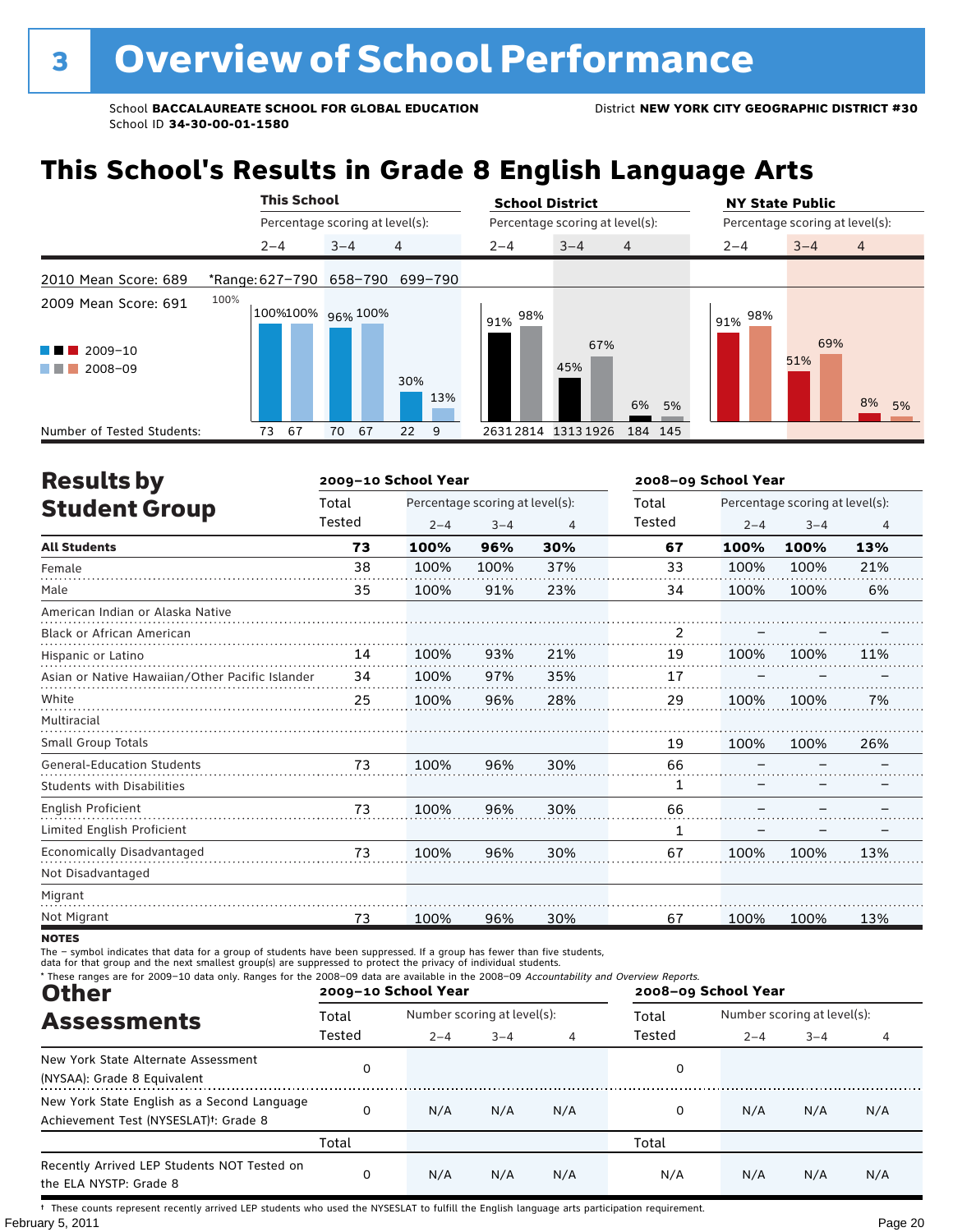### **This School's Results in Grade 8 Mathematics**

|                                                            | <b>This School</b>        |                                 | <b>School District</b>          |                | <b>NY State Public</b>          |                           |  |  |
|------------------------------------------------------------|---------------------------|---------------------------------|---------------------------------|----------------|---------------------------------|---------------------------|--|--|
|                                                            |                           | Percentage scoring at level(s): | Percentage scoring at level(s): |                | Percentage scoring at level(s): |                           |  |  |
|                                                            | $2 - 4$                   | 4<br>$3 - 4$                    | $2 - 4$<br>$3 - 4$              | $\overline{4}$ | $2 - 4$                         | $\overline{4}$<br>$3 - 4$ |  |  |
| 2010 Mean Score: 699                                       | *Range: 639-775 673-775   | 702-775                         |                                 |                |                                 |                           |  |  |
| 2009 Mean Score: 705<br>$2009 - 10$<br>a katika<br>2008-09 | 100%<br>100%100% 95% 100% | 47%<br>29%                      | 93% 97%<br>58%                  | 81%<br>23% 21% | 91% 96%                         | 80%<br>55%<br>18% 19%     |  |  |
| Number of Tested Students:                                 | 66<br>73                  | 66<br>21 31<br>69               | 27752910 17152416               | 685 613        |                                 |                           |  |  |

| <b>Results by</b>                               |        | 2009-10 School Year |                                 |     | 2008-09 School Year |         |                                 |     |  |
|-------------------------------------------------|--------|---------------------|---------------------------------|-----|---------------------|---------|---------------------------------|-----|--|
| <b>Student Group</b>                            | Total  |                     | Percentage scoring at level(s): |     | Total               |         | Percentage scoring at level(s): |     |  |
|                                                 | Tested | $2 - 4$             | $3 - 4$                         | 4   | Tested              | $2 - 4$ | $3 - 4$                         | 4   |  |
| <b>All Students</b>                             | 73     | 100%                | 95%                             | 29% | 66                  | 100%    | 100%                            | 47% |  |
| Female                                          | 38     | 100%                | 95%                             | 32% | 32                  | 100%    | 100%                            | 47% |  |
| Male                                            | 35     | 100%                | 94%                             | 26% | 34                  | 100%    | 100%                            | 47% |  |
| American Indian or Alaska Native                |        |                     |                                 |     |                     |         |                                 |     |  |
| Black or African American                       |        |                     |                                 |     | 2                   |         |                                 |     |  |
| Hispanic or Latino                              | 14     | 100%                | 93%                             | 21% | 19                  | 100%    | 100%                            | 32% |  |
| Asian or Native Hawaiian/Other Pacific Islander | 34     | 100%                | 97%                             | 32% | 17                  |         |                                 |     |  |
| White                                           | 25     | 100%                | 92%                             | 28% | 28                  | 100%    | 100%                            | 43% |  |
| Multiracial                                     |        |                     |                                 |     |                     |         |                                 |     |  |
| Small Group Totals                              |        |                     |                                 |     | 19                  | 100%    | 100%                            | 68% |  |
| <b>General-Education Students</b>               | 73     | 100%                | 95%                             | 29% | 65                  |         |                                 |     |  |
| <b>Students with Disabilities</b>               |        |                     |                                 |     | 1                   |         |                                 |     |  |
| <b>English Proficient</b>                       | 73     | 100%                | 95%                             | 29% | 65                  |         |                                 |     |  |
| Limited English Proficient                      |        |                     |                                 |     | 1                   |         |                                 |     |  |
| Economically Disadvantaged                      | 73     | 100%                | 95%                             | 29% | 66                  | 100%    | 100%                            | 47% |  |
| Not Disadvantaged                               |        |                     |                                 |     |                     |         |                                 |     |  |
| Migrant                                         |        |                     |                                 |     |                     |         |                                 |     |  |
| Not Migrant                                     | 73     | 100%                | 95%                             | 29% | 66                  | 100%    | 100%                            | 47% |  |
| <b>NATEC</b>                                    |        |                     |                                 |     |                     |         |                                 |     |  |

**NOTES** 

The – symbol indicates that data for a group of students have been suppressed. If a group has fewer than five students,<br>data for that group and the next smallest group(s) are suppressed to protect the privacy of individual

| * These ranges are for 2009-10 data only. Ranges for the 2008-09 data are available in the 2008-09 Accountability and Overview Reports.<br><b>Other</b> |                 | 2009-10 School Year |                             | 2008-09 School Year |         |                             |  |  |
|---------------------------------------------------------------------------------------------------------------------------------------------------------|-----------------|---------------------|-----------------------------|---------------------|---------|-----------------------------|--|--|
| <b>Assessments</b>                                                                                                                                      | Total<br>Tested | $2 - 4$             | Number scoring at level(s): | Total<br>Tested     |         | Number scoring at level(s): |  |  |
| New York State Alternate Assessment                                                                                                                     |                 |                     | $3 - 4$                     |                     | $2 - 4$ | $3 - 4$                     |  |  |
| (NYSAA): Grade 8 Equivalent                                                                                                                             |                 |                     |                             |                     |         |                             |  |  |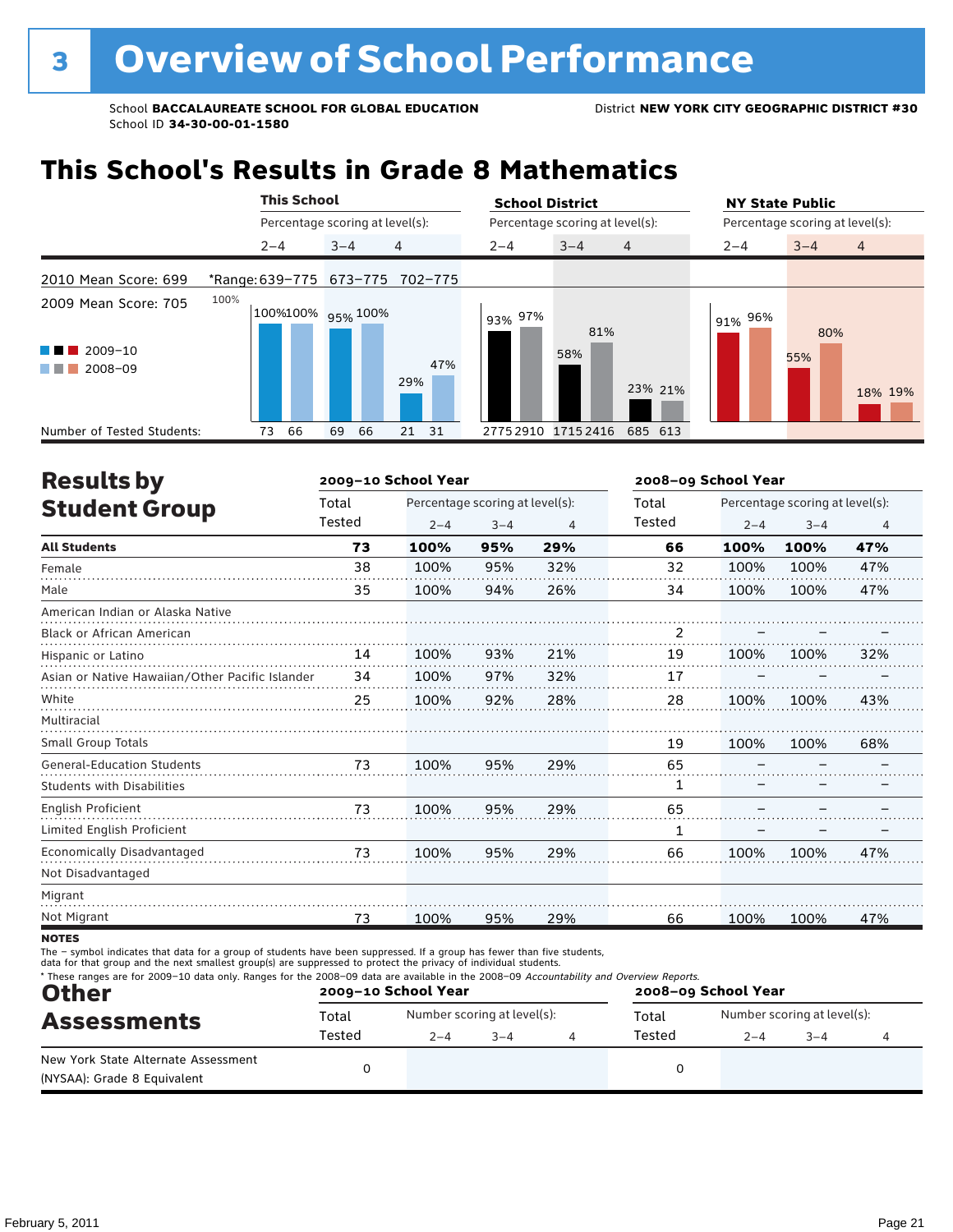### **This School's Total Cohort\* Results in Secondary-Level English after Four Years of Instruction**

|                                                | <b>This School</b> |                                 |                | <b>School District</b> |                                 |                                 | <b>NY State Public</b>    |  |  |
|------------------------------------------------|--------------------|---------------------------------|----------------|------------------------|---------------------------------|---------------------------------|---------------------------|--|--|
|                                                |                    | Percentage scoring at level(s): |                |                        | Percentage scoring at level(s): | Percentage scoring at level(s): |                           |  |  |
|                                                | $2 - 4$            | $3 - 4$                         | $\overline{4}$ | $2 - 4$                | $3 - 4$<br>$\overline{4}$       | $2 - 4$                         | $3 - 4$<br>$\overline{4}$ |  |  |
| $\blacksquare$ 2006 Cohort<br>2005 Cohort<br>. | 99% 100% 99% 100%  |                                 | $61\%$ 54%     | 78%<br>73%             | 75% 70%<br>19% 17%              | 82% 81%                         | 79% 77%<br>32% 32%        |  |  |

| <b>Results by</b>                                  | 2006 Cohort           |                                 | 2005 Cohort** |     |             |                                 |         |                |
|----------------------------------------------------|-----------------------|---------------------------------|---------------|-----|-------------|---------------------------------|---------|----------------|
|                                                    | Number<br>of Students | Percentage scoring at level(s): |               |     | Number      | Percentage scoring at level(s): |         |                |
| <b>Student Group</b>                               |                       | $2 - 4$                         | $3 - 4$       | 4   | of Students | $2 - 4$                         | $3 - 4$ | $\overline{4}$ |
| <b>All Students</b>                                | 72                    | 99%                             | 99%           | 61% | 65          | 100%                            | 100%    | 54%            |
| Female                                             | 41                    | 98%                             | 98%           | 61% | 31          | 100%                            | 100%    | 58%            |
| Male                                               | 31                    | 100%                            | 100%          | 61% | 34          | 100%                            | 100%    | 50%            |
| American Indian or Alaska Native                   |                       |                                 |               |     |             |                                 |         |                |
| <b>Black or African American</b>                   | 5                     | 100%                            | 100%          | 60% | 14          | 100%                            | 100%    | 50%            |
| Hispanic or Latino                                 | 23                    | 96%                             | 96%           | 65% | 20          | 100%                            | 100%    | 65%            |
| Asian or Native<br>Hawaiian/Other Pacific Islander | 11                    | 100%                            | 100%          | 55% | 13          | 100%                            | 100%    | 38%            |
| White                                              | 33                    | 100%                            | 100%          | 61% | 18          | 100%                            | 100%    | 56%            |
| Multiracial                                        |                       |                                 |               |     |             |                                 |         |                |
| Small Group Totals                                 |                       |                                 |               |     |             |                                 |         |                |
| <b>General-Education Students</b>                  | 72                    | 99%                             | 99%           | 61% | 65          | 100%                            | 100%    | 54%            |
| Students with Disabilities                         |                       |                                 |               |     |             |                                 |         |                |
| <b>English Proficient</b>                          | 70                    |                                 |               |     | 64          |                                 |         |                |
| Limited English Proficient                         | 2                     |                                 |               |     | 1           |                                 |         |                |
| Economically Disadvantaged                         | 72                    | 99%                             | 99%           | 61% | 65          | 100%                            | 100%    | 54%            |
| Not Disadvantaged                                  |                       |                                 |               |     |             |                                 |         |                |
| Migrant                                            |                       |                                 |               |     |             |                                 |         |                |
| Not Migrant                                        | 72                    | 99%                             | 99%           | 61% | 65          | 100%                            | 100%    | 54%            |

#### **NOTES**

The – symbol indicates that data for a group of students have been suppressed. If a group has fewer than five students,

data for that group and the next smallest group(s) are suppressed to protect the privacy of individual students.

 \* A total cohort consists of all students who first entered Grade 9 in a particular year, and all ungraded students with disabilities who reached their seventeenth birthday in that year, and were enrolled in the school/district for five months. Students are excluded from the cohort if they transferred to another school district, nonpublic school, or criminal justice facility, or left the U.S. and its territories or died before the report date. Statewide total cohort also includes students who were enrolled for fewer than five months.

\*\* 2005 cohort data are those reported in the 2008–09 *Accountability and Overview Report*.